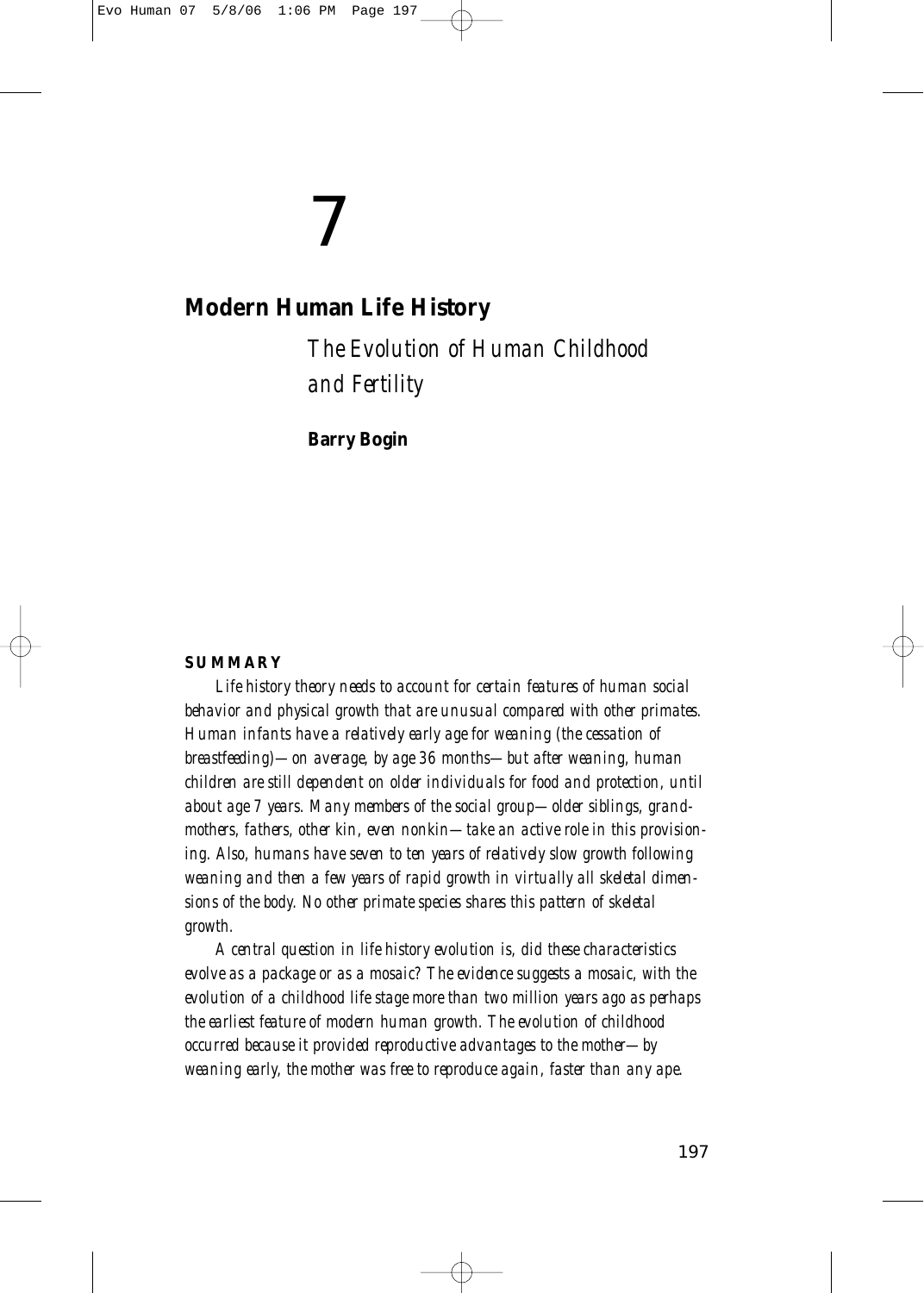*As a secondary benefit, the extra time for growth and development afforded by childhood enabled greater investments in physical and social capital of the youngster before maturation. These investments, especially in greater brain growth and behavioral complexity, may be inadvertent and chance consequences of the evolution of childhood. The primary driver of the evolution of human life history was the evolution of childhood and cooperative care of children. These allowed for more rapid reproduction, higher-quality offspring, and lower prereproductive mortality than ever before in mammalian history.*

Consider the following two life histories. Fifi was born near the shores of Lake Tanganyika, Tanzania, probably in 1958. She gave birth for the first time at age 13 years. In the year 2003, at 44 years of age, she became a mother for the ninth time. Her first three births were spaced five years apart, but subsequent births occurred every four years. The exception to this pattern was her eighth birth, which occurred two years after the birth of her seventh infant. Fifi's seventh infant died shortly after its birth, and she became pregnant soon thereafter. Fifi has four living daughters, and the two oldest have blessed her with five grandchildren, of which four are alive. Fifi has four living sons. One of the older two, Frodo, is confirmed as father of three offspring, Fred, Titan, and Sherehe (Morin et al. 1994; Constable et al. 2001). Because of Fifi's involvement with her own offspring, she rarely invests time or resources in her grandchildren.

The second life history concerns Ethel, who was born in 1908 in the village of Gajsin, Ukraine. She gave birth to two daughters, the first at age 22 and the second at age 29. Both survived to adulthood and produced a total of five offspring. Because Ethel had no current children of her own to care for, she was able to invest time, energy, and resources in the care of her grandchildren. All the grandchildren survived to reproductive age and produced ten biological offspring, four of whom are of reproductive age (two males and two females). As of this writing, Ethel (age 97) and her daughters, grandchildren, and great grandchildren are all alive.

Fifi is a chimpanzee, one of the Gombe group studied by Jane Goodall since 1960 (Goodall 2003). Ethel is my maternal grandmother. Both are reproductively successful, though as of this writing, Ethel more so, because she has more confirmed living descendants. Ethel's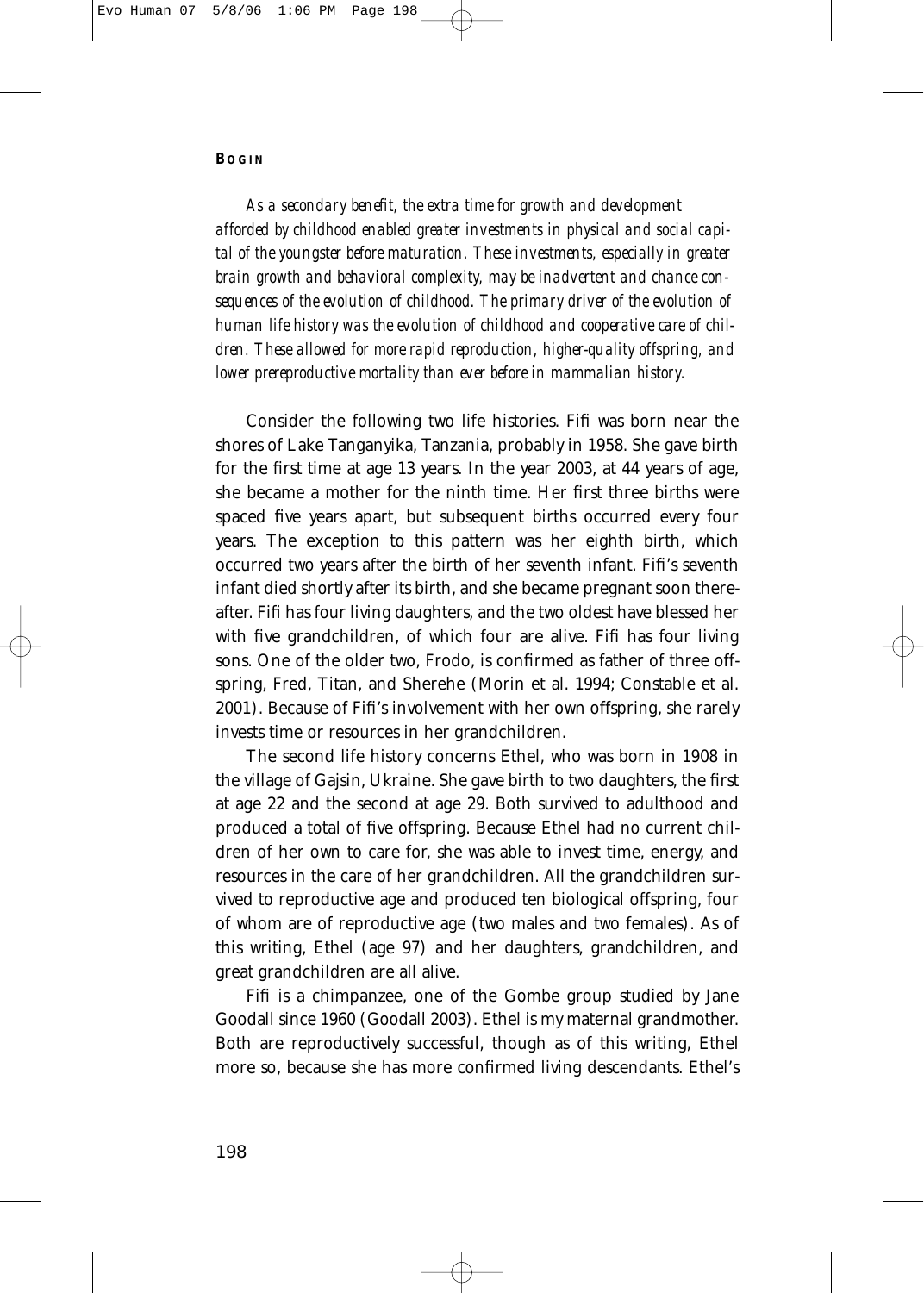family will increase further because her oldest grandchild (the present author) and his wife are in the process of adopting a 1-year-old infant. Chimpanzees living in the wild do not adopt the still-nursing infants of other females (Goodall 1983). Ethel's reproductive success is typical of *Homo sapiens* women, but Fifi is "a female that is off the charts in terms of reproductive success!" (Anne Pusey, personal communication 2004). More typically, a female chimpanzee reproduces only two offspring that live to adulthood. Goodall (1983) reports that between the years 1965 and 1980, fifty-one births and forty-nine deaths occurred in one community of wild chimpanzees at the Gombe Stream National Park, Tanzania. During a ten-year period, Nishida, Takasaki, and Takahata (1990) observed "74 births, 74 deaths, 14 immigrations and 13 emigrations" in one community at the Mahale Mountains National Park, Tanzania. Chimpanzee population size in these two communities is, by these data, effectively in equilibrium.

Evo Human 07  $5/8/06$  1:06

The differences between Fifi's and Ethel's reproductive scheduling, longevity, and family social dynamics (including the behavior of grandmothers toward their grandchildren) illustrate many key features of human life history (see also Hawkes, chapters 3 and 4, Robson, van Schaik, and Hawkes, chapter 2, and Sellen, chapter 6, this volume). The human life cycle sharply contrasts with that of other mammal species, even other primates (van Schaik et al., chapter 5, this volume). Female chimpanzees at Gombe give birth to their first infant at an average age of 14 years; in traditional societies throughout the world today and in the historic past, human women do so at an average age of 19 years. Of course, some chimpanzees and women experience first births at younger and older ages. Chimpanzees usually continue to provide some breast milk to their infant for 4 years or longer and average 5.5 years between successful births. In traditional foraging and horticultural societies, human women can successfully reduce the interval to 3–4 years (Short 1976; Howell 1979; Blurton Jones et al. 1992; Hill and Hurtado 1996; Robson, van Schaik, and Hawkes, chapter 2, this volume), and even to 2.0 years in agricultural and industrial societies (Bogin 2001; Setty-Venugopal and Upadhyay 2002). Human birth intervals can be this short because of the early termination of breastfeeding in traditional societies—by a median age of 30 months (Dettwyler 1995) but as early as 9 months (Lee, Majluf, and Gordon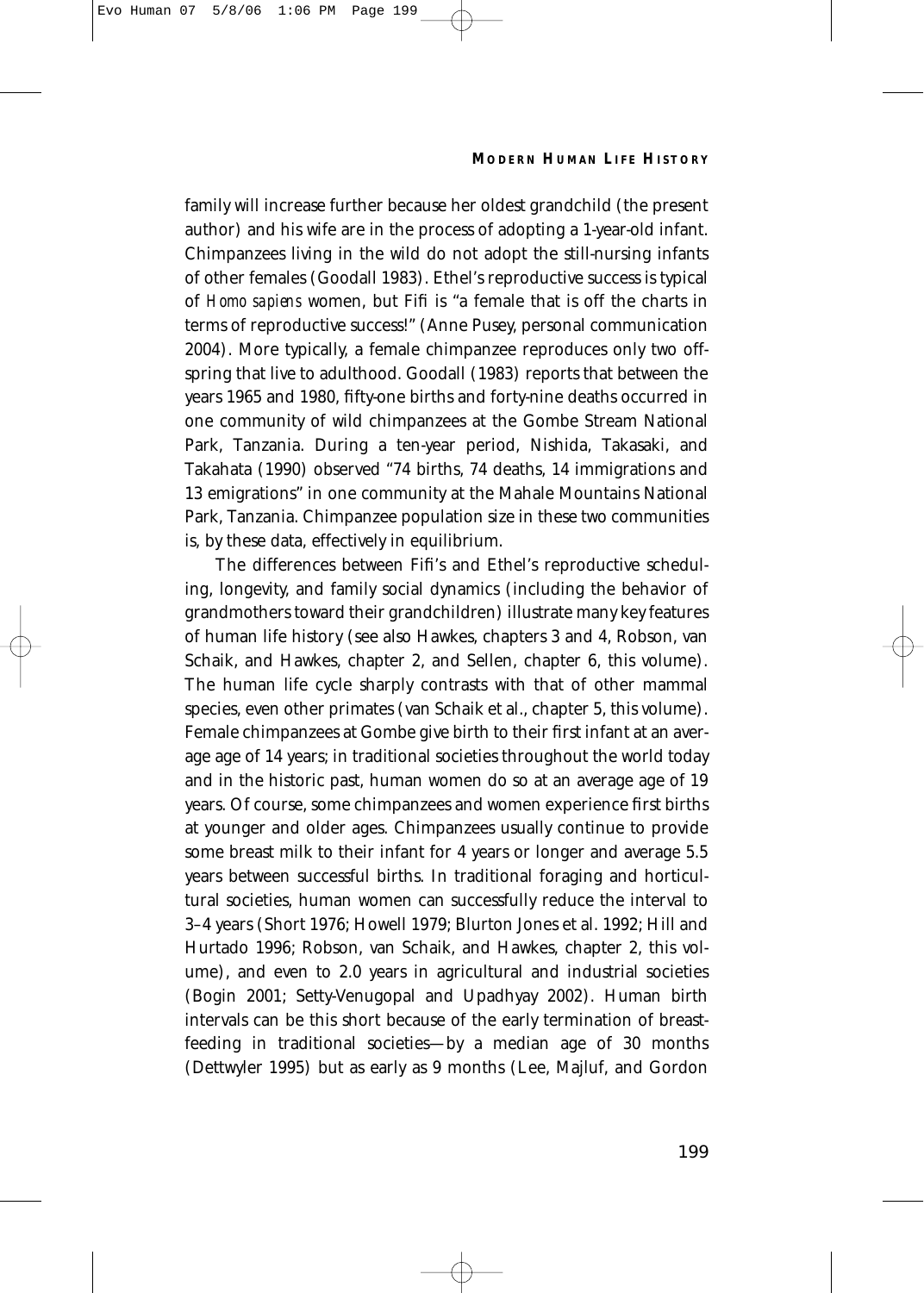1991; Sellen, chapter 6, this volume). Another contrast is that chimpanzees continue to reproduce until death but human women stop well before death, usually by their mid-40s, and experience menopause by about age 50. It is possible that chimpanzee females experience menopause after age 50, as documented in one case (Finch and Stanford 2004), but chimpanzees rarely live beyond 50. Human women may live for decades beyond menopause and age 50 (Fedigan and Pavelka 1994).

# **THE HUMAN PARADOX**

These contrasts between human women and our genetically closest primate cousin present a problem for students of the evolution of life history. Life history theory has to explain an apparent paradox, that humans successfully combine delayed reproduction, births to helpless newborns, and a relatively short duration of breastfeeding with an extended period of offspring dependency, menopause, and great longevity. Life history theory also has to explain the features of human social behavior and physical growth that are unique among primates. In terms of social behavior, after weaning (the cessation of breastfeeding), human children depend on older individuals for food and protection until about age 7 years. Other forms of physical, social, and economic dependency may continue into the third decade of life.

This dependency of human children is due to the immaturity of their dental, motor, cognitive, and linguistic abilities. Children cannot masticate adult-type foods until the first permanent molars and central incisors erupt, which takes place at an average age of 7 years (Smith, Crummett, and Brandt 1994). Children under 7 cannot walk as efficiently as older people; in traditional foraging and horticultural societies, this means that they cannot acquire sufficient amounts of their own food. Nakano and Kimura (1992) and Kramer (1998) find that by age 7 years, on average, humans can walk with almost adult-type efficiency and gait. Children under 7 use more energy per kilogram of body weight when walking than do adults. By 5 to 6 years of age, children are about 85 percent as efficient as adults. At 7 to 8 years of age, youngsters have more than 90 percent the efficiency of adults.

In what has come to be known as the "five to seven year shift" (Sameroff and Haith 1996), new learning and behavioral capabilities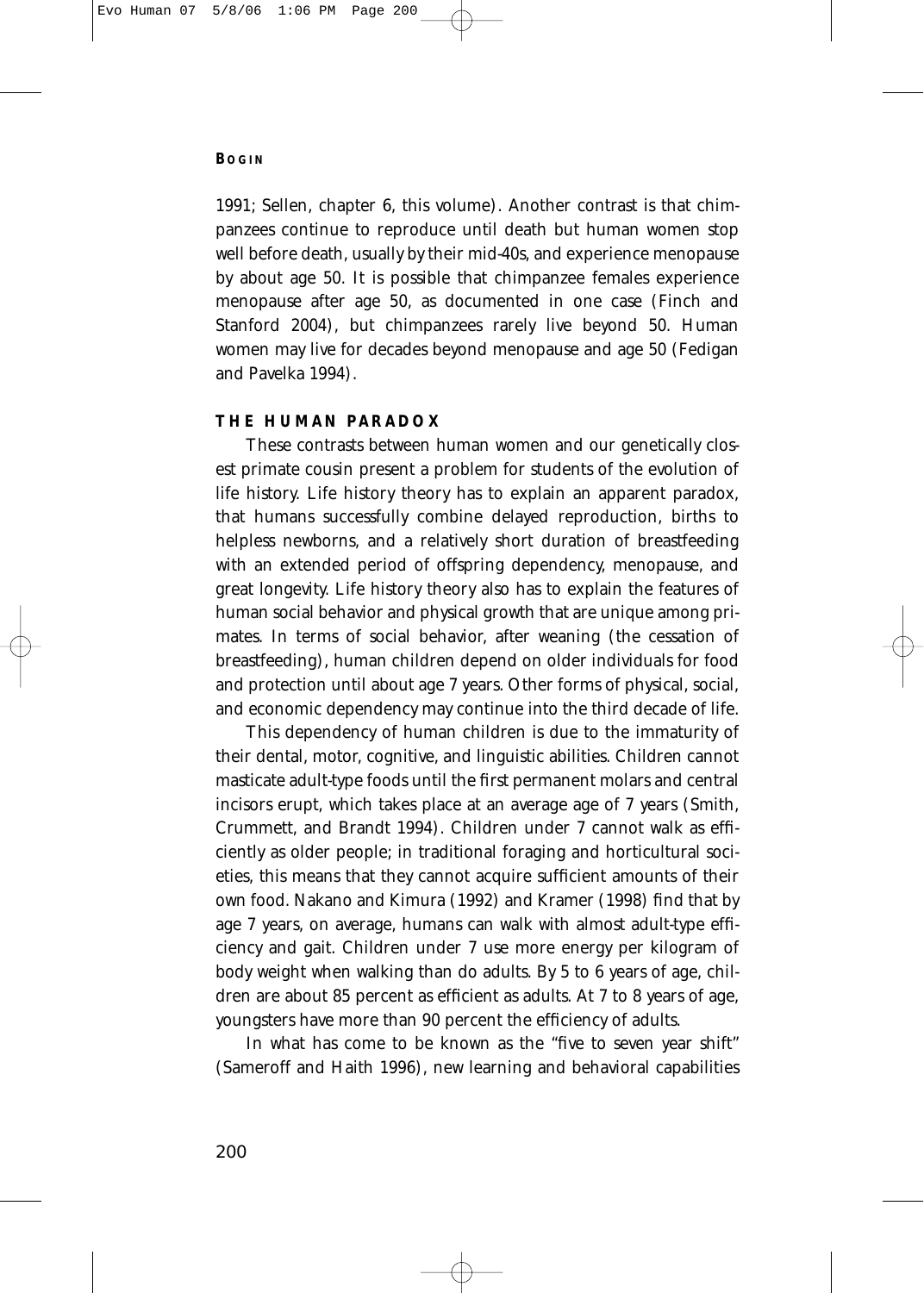emerge, enabling greater social independence. Cognitive and emotional developments permit new levels of self-sufficiency (Tomasello and Call 1997). With little or no supervision, 7-year-olds can perform many basic tasks, including food preparation, infant care, and other domestic activities (Rogoff 1996; Weisner 1996). Finally, the 7-year-old human achieves new competencies in speech production and language usage. One quantitative change involves the relationship between pharynx height and oral cavity length, which changes from birth until 6–8 years of age, when it reaches and stabilizes at the (1:1) ratio that permits adult vowel production (Fitch and Giedd 1999; Lieberman et al. 2001). The 7-year-old also is more adultlike in production phonology, vocabulary, sentence length, and syntax (Locke and Bogin 2005).

Evo Human 07 5/8/06 1:06 PM Page 201

Many members of the human social group, including older siblings, grandmothers, fathers, other kin, and nonkin, help provision and protect infants and children. In contrast, weaned chimpanzees and juveniles of other primate species must forage for most of their own food. The weaned young of some species (for instance, marmosets and tamarins) do receive assistance from their mothers and occasionally from the fathers, but much less often from other group members.

Another paradox for life history evolution is the human pattern of physical growth. Most primate species have rapid growth in length and body weight during infancy and then a declining rate of growth from weaning to adulthood (figures 7.1 and 7.2). In terms of physical growth, humans are unusual in having seven to ten years of relatively slow growth following weaning and then a few years of rapid growth in virtually all skeletal dimensions, called the "adolescent growth spurt." No other primate species, not even chimpanzees, exhibits this pattern of skeletal growth (Bogin 1999a; Hamada and Udono 2002; but see Leigh 2001 for evidence of growth spurts in body weight).

As mentioned before, a central question is whether these characteristics evolved as a package or as a mosaic. In other publications, I explain how the evidence suggests that human life history evolved as a mosaic and may have taken form over more than a million years (Bogin 1999a, 2001). In this chapter, I review the evolution of human childhood, a special life history stage. First, it is necessary to define some key terms, to review the stages of the human life cycle, and to show in more detail how human life history stands in contrast with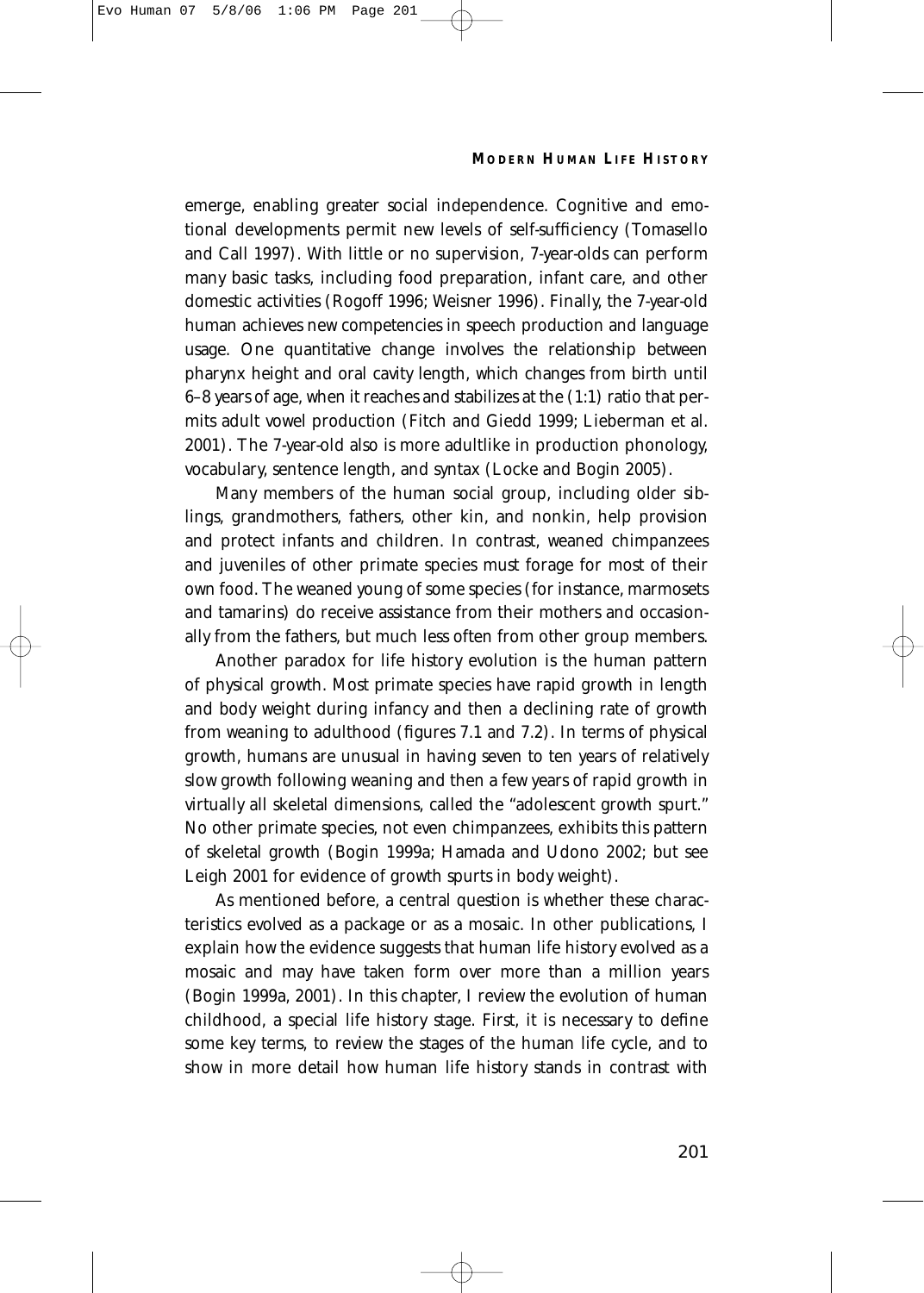



#### **Figure 7.1**

*Baboon crown-rump-length velocity. Letters indicate the stages of growth:* I*, infancy;* J*, juvenile; and* M*, mature adult. Weaning* (W) *may take place anytime between the ages of 6 and 18 months (from Bogin 1999a, after Coelho 1985).*

other mammals.

# **LIFE HISTORY AND LIFE CYCLES**

Every species has its own pattern of ontogeny, that is, the process of growth, development, and maturation of the individual organism from conception to death. Every species also has distinct life history traits, that is, major events that occur between the conception and death of an organism. The events of life history "govern natality and mortality" (Cole 1954:103), as well as ontogeny (Charnov 1993, 2001a; Bogin 2001). Stearns (1992:vii) captures the essence of life history theory:

Consider a zygote that is about to begin its life, and imagine that all opportunities are open to it. At what age and size should it start to reproduce? How many times in its life should it attempt reproduction—once, more than once, continuously, seasonally? When it does reproduce, how much energy and time should it allocate to reproduction as opposed to growth and maintenance? Given a certain allocation, how should it divide those resources up among off-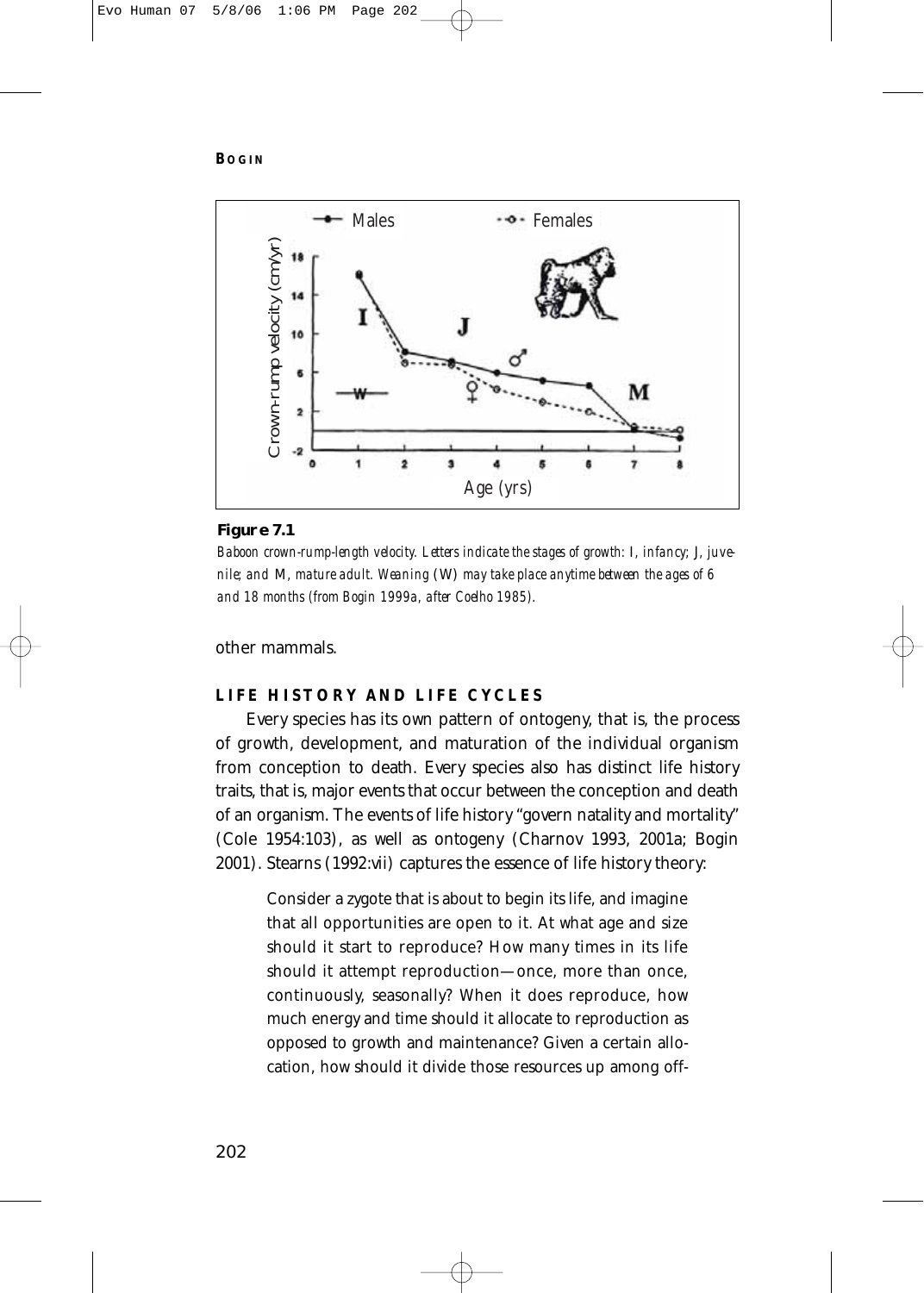1400 200 1300 180 **Infancy** 1200 160 1100 Body length (mm) Body length (mm) 140 Velocity (mm/year) (mm/year 1000 120 100 900 Velocity **Juvenile** 800 80 700 60 **Adult W** 600 40 ʐ 20 500 400  $\Omega$ 0 2 4 6 8 10 12 14 16 Age

## **Figure 7.2**

*A model of distance and velocity curves for chimpanzee growth in body length:* I*, infancy;*  J*, juvenile; and* M*, mature adult. This is based on the longitudinal study of captive chimpanzee growth conducted by Hamada and Udono (2002). In the wild, weaning (W) usually takes place between 48 and 60 months of age (Pusey 1983).*

spring? Should they be few in number but high in quality and large in size, or should they be small and numerous and less likely to survive? Should it concentrate its reproduction early in life and have a short life as a consequence, or should it make less reproductive effort in any given attempt and live longer?

Perhaps it is best to conceptualize a species' pattern of life history as a series of trade-offs, or compromises, that an organism makes between principal biological or behavioral traits. Some mammalian life history traits and trade-offs are listed in table 7.1.

The following are principal traits for mammals, including human beings: the timing of birth versus continued fetal development, the length of the lactation stage versus weaning (the cessation of lactation), the size of the brain, the age at first reproduction, and the age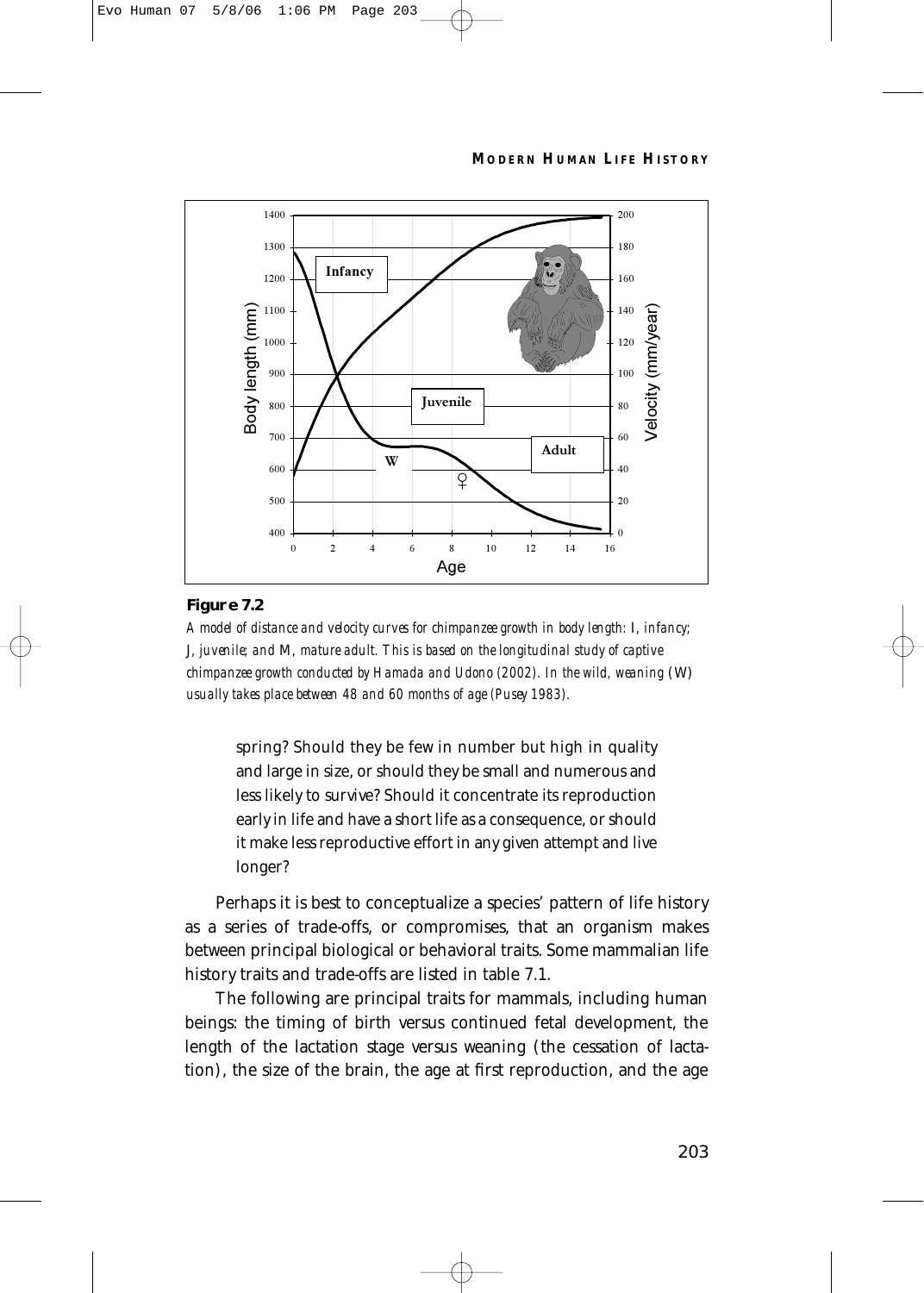# **Table 7.1**

*Life History Principal Traits and Trade-offs for Mammals*

| <b>Principal Traits</b>                                                                                                                                             | <b>Tradeoffs</b>                       |
|---------------------------------------------------------------------------------------------------------------------------------------------------------------------|----------------------------------------|
| 1. Size at birth                                                                                                                                                    | 1. Current reproduction versus future  |
| 2. Growth patterns                                                                                                                                                  | reproduction                           |
| • Number of life cycle stages                                                                                                                                       | 2. Current reproduction versus         |
| • Duration of each stage                                                                                                                                            | survival                               |
| 3. Brain size at each life stage and                                                                                                                                | 3. Number, size, and sex of offspring  |
| at maturity                                                                                                                                                         | 4. Parental reproduction versus        |
| 4. Age and body size at maturity                                                                                                                                    | growth                                 |
| 5. Sexuality: sexual reproduction,                                                                                                                                  | 5. Number versus size of offspring     |
| parthenogenesis, no reproduction?                                                                                                                                   | 6. Parental condition versus offspring |
| • Age at first reproduction                                                                                                                                         | growth                                 |
| 6. Age-, sex-, and size-specific                                                                                                                                    | 7. Offspring growth, condition, and    |
| reproductive investments                                                                                                                                            | survival                               |
| • Age and size of offspring at                                                                                                                                      | 8. Parental versus offspring           |
| weaning<br>7. Number, size, and sex ratio of<br>offspring<br>8. Length of life<br>• Reproductive lifespan<br>• Age at last reproduction<br>Rate of aging/senescence | reproduction                           |

This is a partial list of the most important traits. The bulleted items under each principal trait are examples of specific characteristics of any species. The list is based on the discussion in Cole (1954) and Stearns (1992), who provide additional traits. ––––––––––––––––––––––––––––––––––––––––––––––––––––––––––––––––––––

at death. The living mammals have greatly varying life history strategies, and examining what shapes these histories is one of the most active areas of research in whole-organism biology.

Bonner (1965) develops the idea that the stages of the life cycle of an individual organism, a colony, or a society are "the basic unit of natural selection." His focus on life cycle stages follows from the research of several nineteenth- and twentieth-century embryologists who proposed that speciation is often achieved by altering rates of growth of existing life stages and by adding or deleting stages. Bonner (1993:93) proposes that we should not think of organisms as *having* a life cycle but rather *as* life cycles: "The great lesson that comes from thinking of organisms as life cycles is that it is the life cycle, not just the adult, that evolves. In particular, it is the building period of the life cycle—the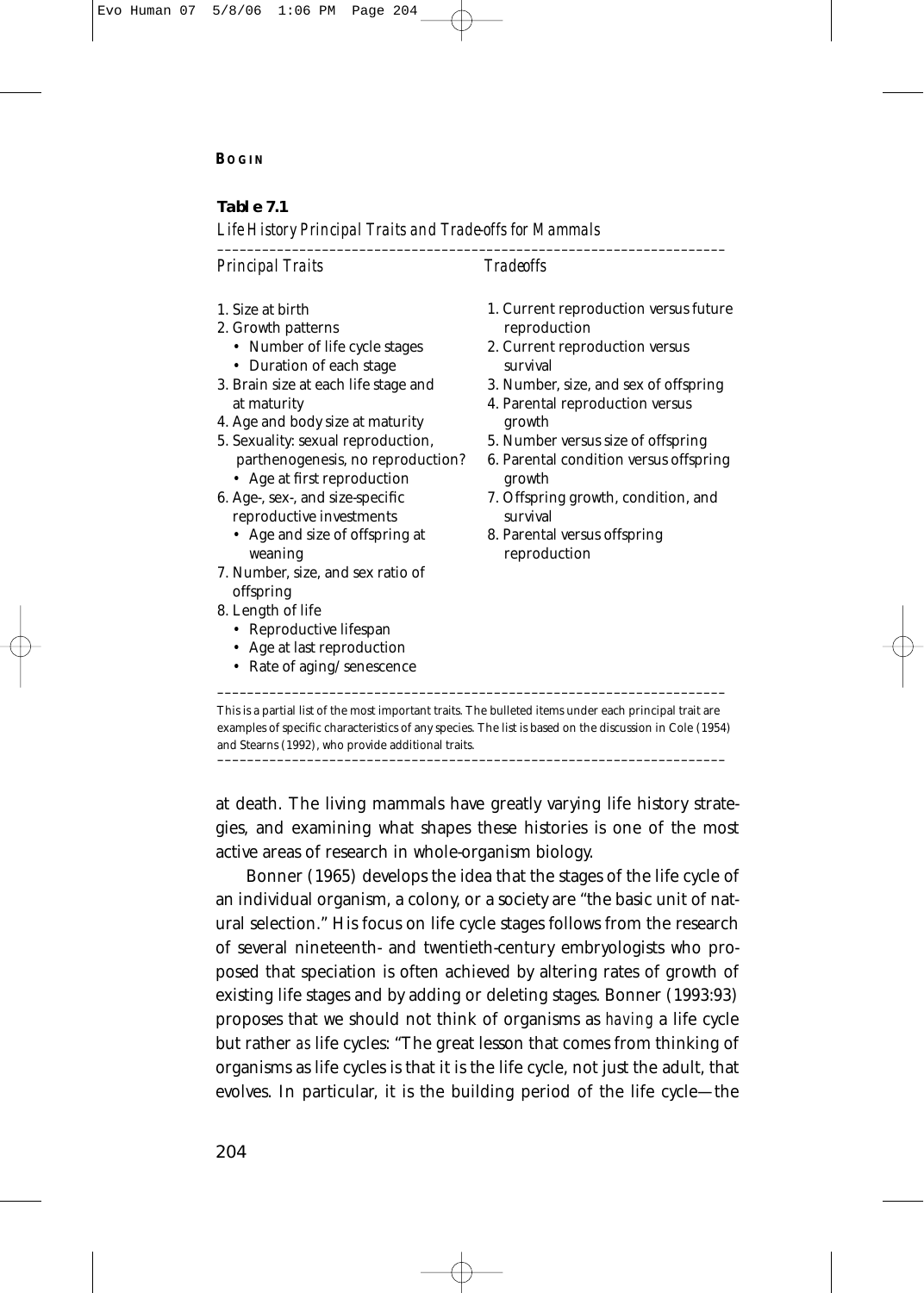period of development—that is altered over time by natural selection. It is obvious that the only way to change the character of an adult is to change its development."

My goal in this chapter is to consider the following three topics: (1) the evolution of the childhood stage of modern human life history from the perspective of physical growth and development, (2) the basic trade-offs in growth and fertility that result from life history evolution, and (3) the genetic and hormonal basis of some life history traits.

## **HUMAN LIFE HISTORY**

Stages in the human life cycle are listed and defined in table 7.2. The focus of this chapter is restricted to human life history from birth to adulthood. During this period, human beings have five life history stages: infant, child, juvenile, adolescent, and adult. These stage names are used here in ways that are biologically definable and meaningful, so their definition may differ considerably from common usage.

The term *childhood* commonly refers to any time before sexual maturation or before legal responsibility is socially recognized in an individual. This usage of *childhood* may cover the ages between birth and 12, 18, or 21 years. In contrast, the childhood stage of human life history in this chapter refers to a period between the ages of 3 and 7 years, on average. The restricted usage of *childhood* and the other life history stage names in this chapter is justified because each stage encompasses a set of biological and behavioral traits that define the stage. These traits have evolved and bestowed on the human species our special nature.

The stages of human life history from birth to adulthood are evident in graphs of body size growth (figure 7.3), showing the growth in height for normal boys and girls (growth in body weight is very similar). The amount of growth from year to year, the distance curve, is labeled on the y-axis on the right side of the graph in figure 7.3. The rate of growth in height during any year, the velocity curve, is labeled on the left side. Growth velocity is more pertinent to the discussion here because the velocity changes mark the division between human life history stages.

The most rapid growth velocity of any postnatal stage occurs in *infancy*, a stage that begins at birth and lasts until about age 3 years. The infant's growth rate is also characterized by a steep decline in velocity, a deceleration. The infant's curve of growth—rapid velocity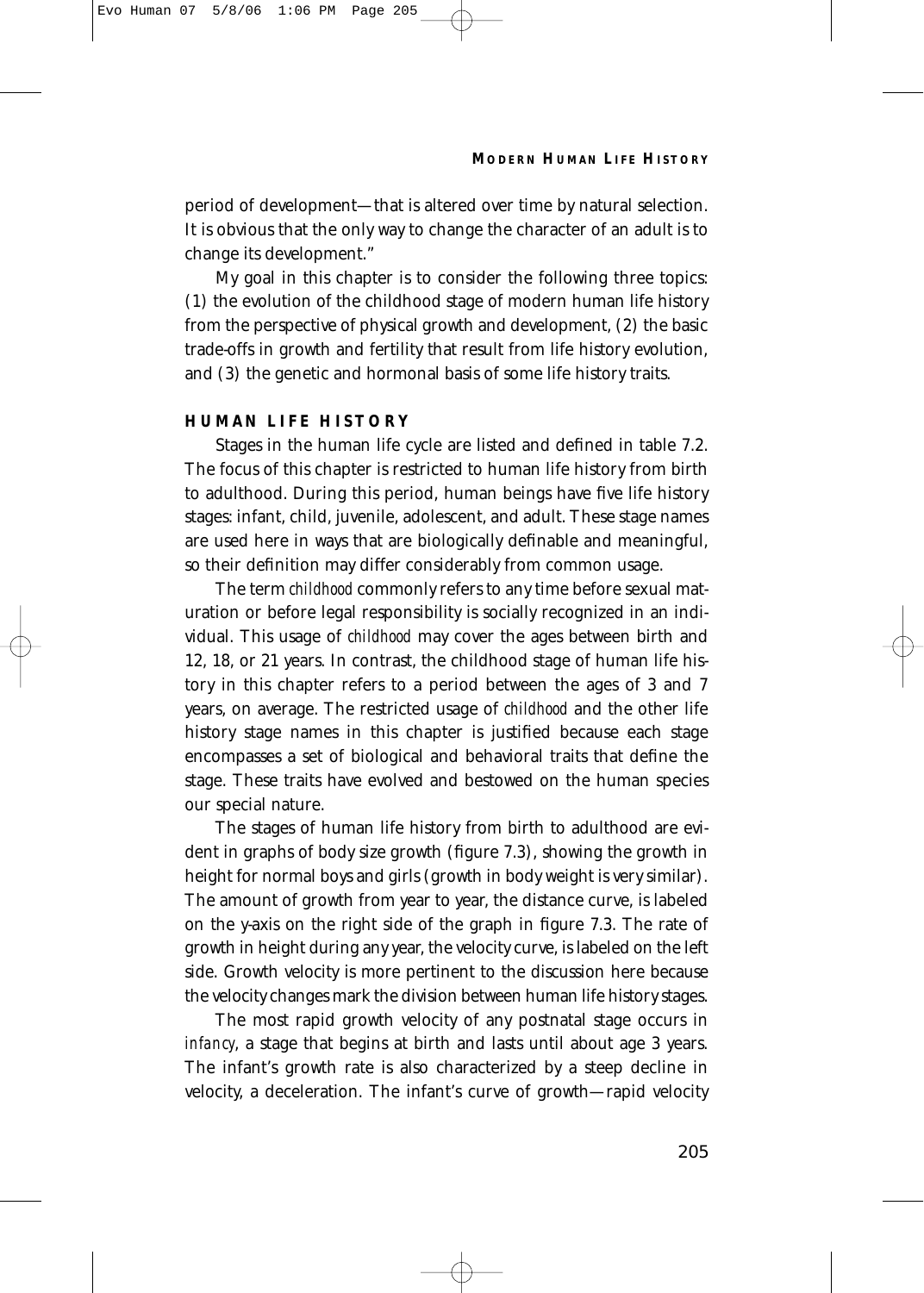# **Table 7.2**  *Stages in the Human Life Cycle*

| Stage                          | <b>Growth Events/Duration (Approximate or Average)</b>                                                                                                                                                                                                                                                                                                 |
|--------------------------------|--------------------------------------------------------------------------------------------------------------------------------------------------------------------------------------------------------------------------------------------------------------------------------------------------------------------------------------------------------|
| Prenatal Life<br>Fertilization |                                                                                                                                                                                                                                                                                                                                                        |
| <b>First trimester</b>         | Fertilization to twelfth week: Embryogenesis                                                                                                                                                                                                                                                                                                           |
| Second trimester               | Fourth through sixth lunar month: Rapid growth<br>in length                                                                                                                                                                                                                                                                                            |
| Third trimester                | Seventh lunar month to birth: Rapid growth in<br>weight and organ maturation                                                                                                                                                                                                                                                                           |
| Birth                          |                                                                                                                                                                                                                                                                                                                                                        |
| Postnatal Life                 |                                                                                                                                                                                                                                                                                                                                                        |
| Neonatal period                | Birth to 28 days: Extrauterine adaptation, most rapid<br>rate of postnatal growth and maturation                                                                                                                                                                                                                                                       |
| <b>Infancy</b>                 | Second month to end of lactation, usually by 36<br>months: Rapid growth velocity but with steep decel-<br>eration in growth rate, feeding by lactation, deciduous<br>tooth eruption, many developmental milestones in<br>physiology, behavior, and cognition                                                                                           |
| Childhood                      | Years 3-7: Moderate growth rate, dependency on<br>older people for care and feeding, midgrowth spurt,<br>eruption of first permanent molar and incisor, near<br>completion of brain growth by end of stage                                                                                                                                             |
| Juvenile                       | Years 7-10 for girls, 7-12 for boys: Slower growth<br>rate, self-feeding capability, cognitive transition lead-<br>ing to learning of economic and social skills                                                                                                                                                                                       |
| Puberty                        | An event of short duration (days or a few weeks) at<br>the end of the juvenile stage: Reactivation in central<br>nervous system of sexual development, dramatic<br>increase in secretion of sex hormones                                                                                                                                               |
| Adolescence                    | The stage of development that lasts five to ten years<br>after the onset of puberty: Growth spurt in height and<br>weight, permanent tooth eruption almost complete,<br>development of secondary sexual characteristics,<br>sociosexual maturation, intensification of interest<br>in and practice of adult social, economic, and<br>sexual activities |
| Adulthood                      |                                                                                                                                                                                                                                                                                                                                                        |
| Prime and transition           | From 20 years old to end of childbearing years:<br>Homeostasis in physiology, behavior, and cognition;<br>menopause for women by age 50                                                                                                                                                                                                                |
|                                | Old age and senescence From end of childbearing years to death: Decline in<br>the function of many body tissues or systems                                                                                                                                                                                                                             |

 $\oplus$ 

*Death*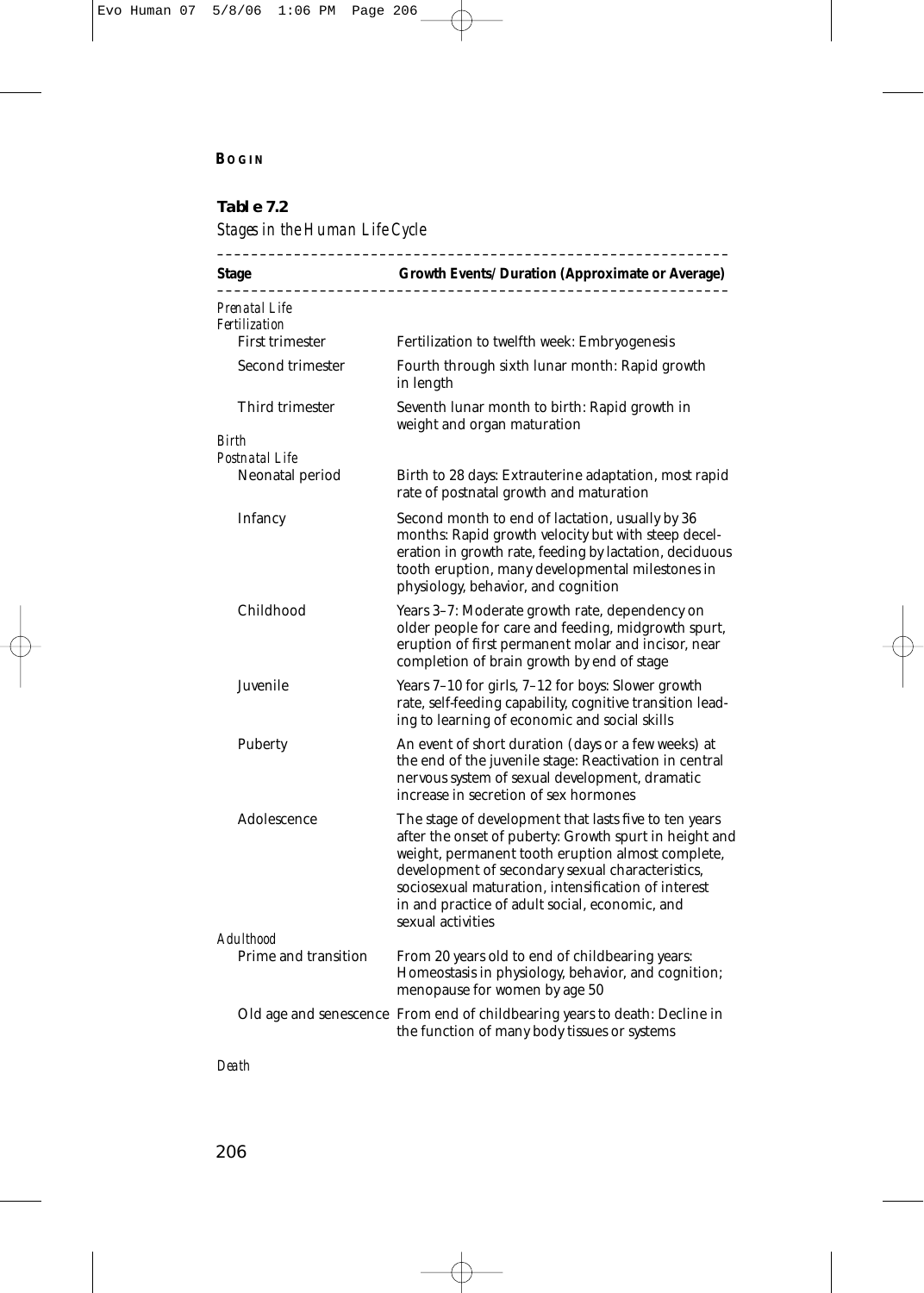

# **Figure 7.3**

*Average velocity and distance curves of growth in height for healthy girls (dashed lines) and boys (solid lines), showing the postnatal stages of human growth. In the velocity curves, note the spurts in growth rate at mid-childhood and adolescence for both girls and boys. The postnatal stages:* I*, infancy;* C*, childhood;* J*, juvenile;* A*, adolescence; and* M*, mature adult. In traditional human societies, weaning* (W) *of infants from any breastfeeding occurs at an average age of 30 months, with a range of 6–60 or more months (Dettwyler 1995; Sellen, chapter 5, this volume). The figure is based on original material from Bogin (1999a).*

and deceleration—is a continuation of the fetal pattern, in which the rate of growth in length actually reaches a peak in the second trimester of gestation, and then begins a deceleration that lasts until childhood. The *childhood* stage follows infancy, encompassing the ages of about 3–7 years. The growth deceleration of infancy ends at the beginning of childhood, and the rate of growth levels off at about 6 cm per year. This leveling off in growth rate is unusual for mammals. Virtually all other species continue a pattern of deceleration after infancy that ends with sexual maturation (Bogin 1999a).

Another feature of the childhood growth phase is the modest acceleration in growth velocity that peaks at about 7 years of age (the midgrowth spurt). Some studies note the presence of the midgrowth spurt in the velocity curve of boys but not girls. Others find that up to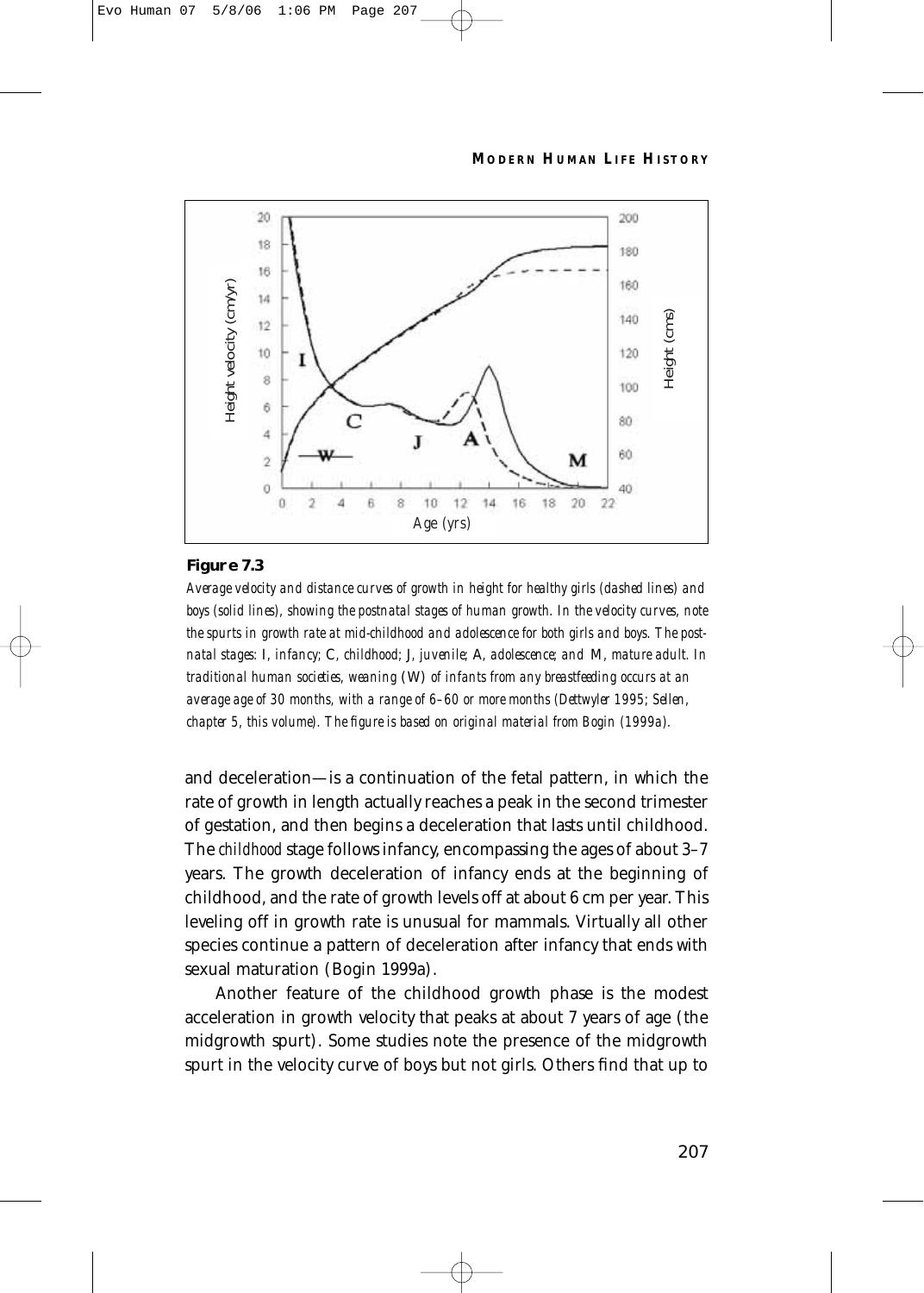two-thirds of boys and girls have midgrowth spurts. The midgrowth spurt is often linked with an endocrine event called "adrenarche," which results in a progressive increase in the secretion of adrenal androgen hormones. However, in a recent study measuring both growth and adrenal hormone production in a group of healthy children (Remer and Manz 2001), the increase in adrenal androgen production occurred one year after the midgrowth spurt. It seems that as-yet-unknown mechanisms are responsible for the midgrowth spurt. Whatever these mechanisms are, they cause the transient increase in growth rate and may also trigger changes in behavior and cognition (described in more detail below). With these changes, the childhood stage ends and the juvenile stage begins.

The human *juvenile* stage begins at about age 7 years and is characterized by the slowest rate of growth since birth. In girls, the juvenile period ends, on average, at about the age of 10, two years before it usually ends in boys; the difference reflects the earlier initiation of puberty and adolescence in girls. Puberty is an event of the neuroendocrine system (Grumbach and Styne 2003). The current understanding of the control of puberty is that one center (or perhaps a few centers) of the brain changes its pattern of neurological activity and its influence on the hypothalamus. The hypothalamus, which is basically inactive in terms of sexual development from about the age of 2 or 3 years, is again stimulated to produce gonadotrophic hormones, which, in turn, stimulate the maturation of the gonads.

Puberty is a relatively short-term event, but adolescence is a lengthy stage of development. During human *adolescence*, most boys and girls experience a rapid acceleration in the growth velocity of virtually all the bones of the body (the adolescent growth spurt). Adolescence is also the stage of life when much social, economic, and sexual maturation takes place. The duration of the adolescent growth spurt covers about eight or nine years, between (on average) ages 10 and 18 in girls and 12 and 20 or 21 in boys. Adolescence ends and early *adulthood* begins with the completion of the growth spurt. In any human population, there is individual variation in the exact ages of each life history stage. However, the modal ages given here do faithfully describe the typical human patterns of growth (see Bogin [1999a, 2001], for discussion of population variation in growth and other life history traits).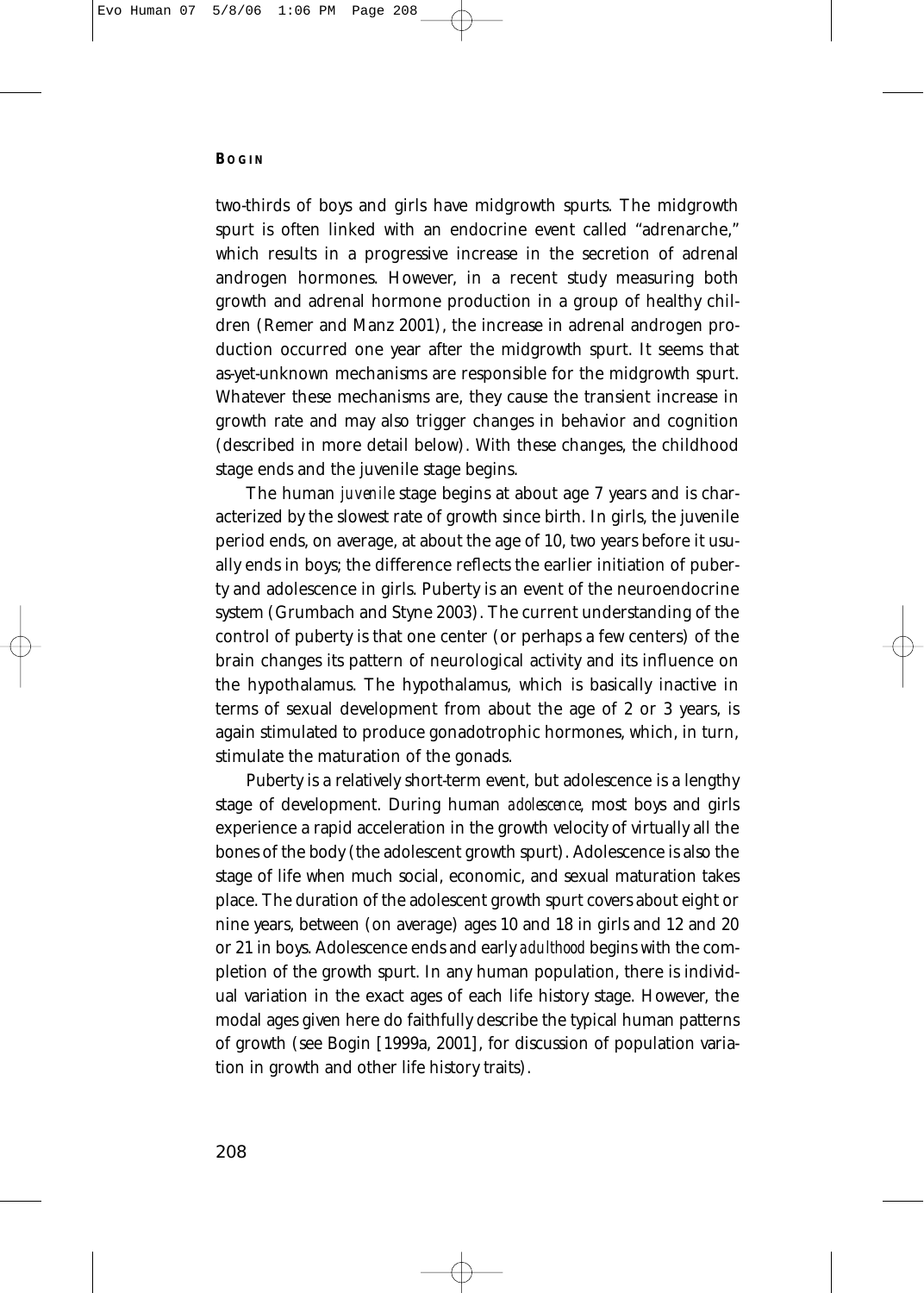Adults achieve full reproductive maturity, meaning that they have the physical, economic, and psychosocial maturity and capacity to care for offspring successfully. Adolescents can bear offspring but usually cannot keep them alive without significant assistance from more competent adults. With the onset of adulthood, growth in height stops because the long bones of the skeleton (the femur, tibia, and humerus) lose their capability to lengthen. In adult humans, a tradeoff is made between investing further time and energy in body growth versus reproduction.

# **LIFE HISTORY OF OTHER PRIMATES**

The human pattern of growth velocity is distinct from that of other primates (Pereira and Fairbanks 1993). Leigh (1996) published an extensive review of primate growth in body weight. There are fewer studies of skeletal growth velocity. The results of two such studies appear in figures 7.1 and 7.2, for baboons and chimpanzees (see Robson, van Schaik, and Hawkes, chapter 2, and Sellen, chapter 6, in this volume for additional reviews of primate growth and development). Both species have three phases of postnatal growth: an infancy phase of rapid deceleration, a juvenile phase of less rapid or no deceleration, and a sexual maturation phase of steeper deceleration. In no phase are there growth spurts for body length. Both baboons and chimpanzees achieve reproductive maturation during the third phase of growth, and females may become pregnant while still in that third growth phase. The  $Q$  symbol indicates the average age at first sexual swelling for each species. In contrast with baboons and chimpanzees, human girls achieve menarche (first menstruation) about one year after the peak of the adolescent growth spurt. This is at about age 13 years in reasonably healthy populations (Bogin 2001). First pregnancy does not occur, on average, for about five years after menarche, when all skeletal growth is virtually complete.

# **TEETH, FEEDING, AND REPRODUCTION**

In addition to changes in growth rate and the timing of first birth, each stage of the human life cycle may be defined by characteristics of dentition, changes in feeding methods, and physical and mental competencies (discussed briefly above and in more detail below). The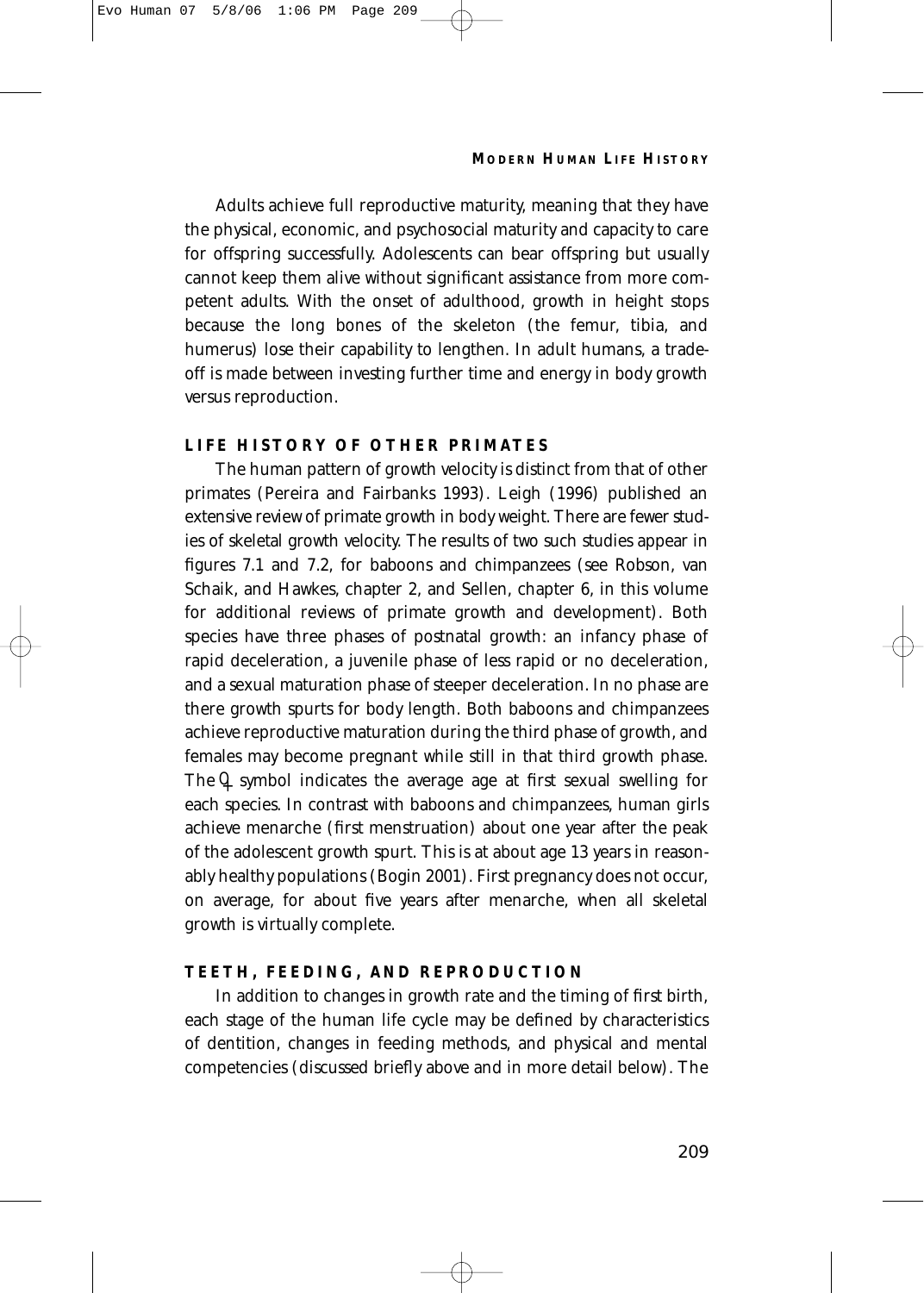postpubertal stages may also be characterized by maturation events of the reproductive system and by changes in sexual behavior.

For all mammals, infancy is the stage when the young are fed by maternal lactation. Human infancy requires the mother to provide nourishment to her offspring via lactation or some culturally derived imitation of lactation. During infancy, the deciduous dentition (the socalled "milk teeth") erupts through the gums. Human infancy ends when the child is weaned from the breast, which usually occurs between 24 and 36 months of age in traditional and pre-industrial societies (Dettwyler 1995). By this age, all the deciduous teeth have erupted, even for very late maturing infants (Demirjian 1986), and the young can move on to eating foods specially prepared for children.

One of the important physical developmental milestones of childhood is the replacement of the deciduous teeth with the first permanent teeth. First molar eruption takes place, on average, between the ages of 5.5 and 6.5 years for the majority of human children. Eruption of the central incisor quickly follows, or sometimes precedes, eruption of the first molar. By the end of childhood, usually at the age of 7 years, most children have in place the four first permanent molars and several permanent incisors. Along with growth in size and strength of the jaws and the muscles for chewing, these new teeth provide sufficient capabilities to eat a diet similar to that of adults.

Infancy and childhood are the times of the most rapid postnatal brain growth in human beings. The high rate of brain growth is energetically expensive. The human newborn uses 87 percent of its resting metabolic rate (RMR) for brain growth and function. By the age of 5 years, the percent of RMR usage is still high, at 44 percent, whereas in the adult human the figure is between 20 and 25 percent of RMR. At birth, chimpanzees have smaller brains than do humans, and the difference in size increases rapidly (Leigh 2004). Consequently, the RMR values for the chimpanzee are about 45 percent at birth, 20 percent at age 5 years, and 9 percent at adulthood (Leonard and Robertson 1994).

Table 7.3 lists the key features of human childhood. This suite of traits is not found in any other species of mammal. By the beginning of the juvenile stage (about age 7 years), the growth in weight of the brain is nearly complete (Cabana, Jolicoeur, and Michaud 1993; Robson, van Schaik, and Hawkes, chapter 2, this volume), but much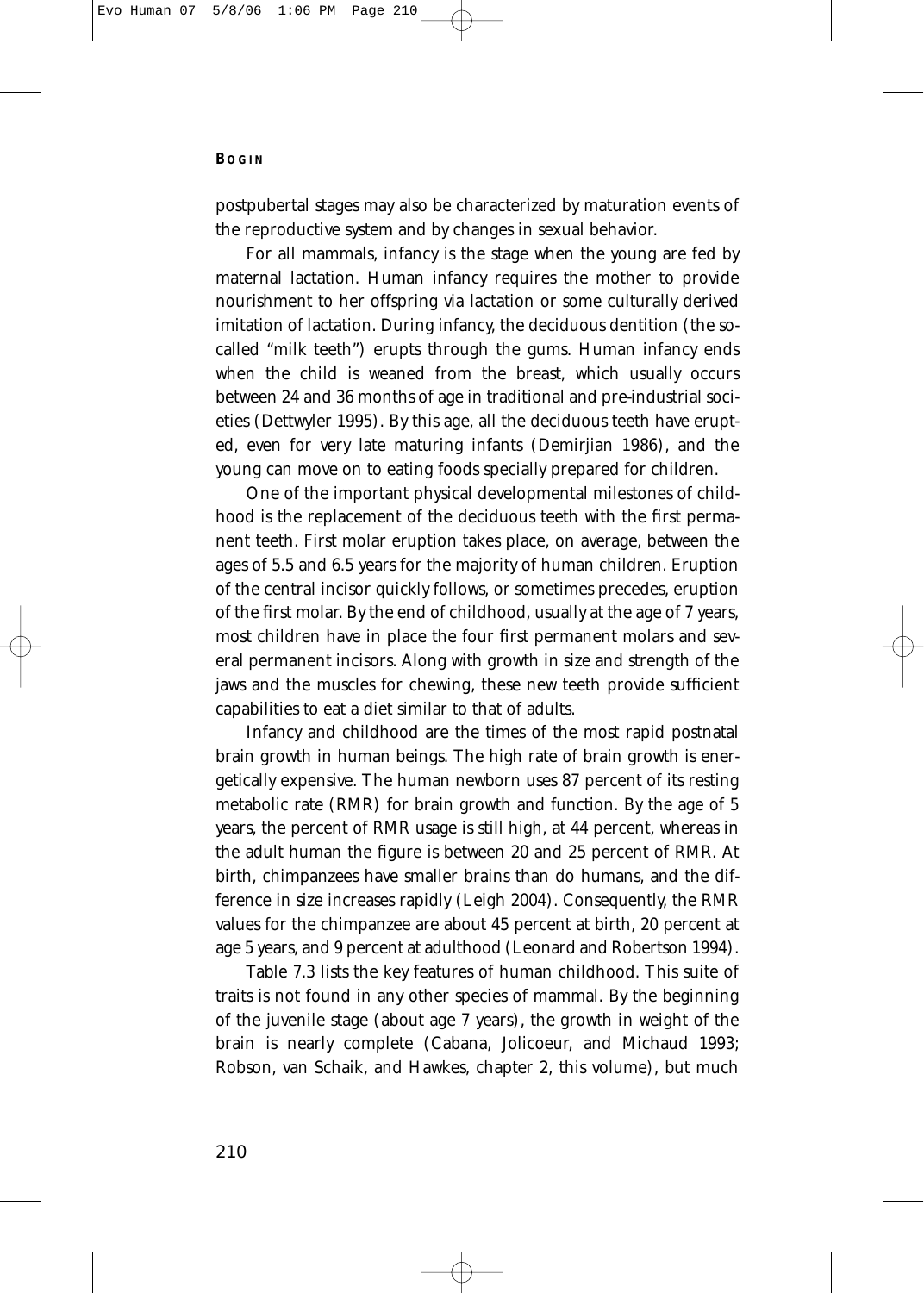# **Table 7.3**  *The Traits Defining Human Childhood*

- Period of age 3 to 7 years
- Slow and steady rate of growth and relatively small body size
- Large brain; from age 3 to 5 years, a fast-growing brain
- Higher resting metabolic rate than any other mammalian species
- Immature dentition
- Weaned from mother but dependent on older people for care and feeding for about four years

––––––––––––––––––––––––––––––––––––––––––––––––––––––––––––

- Sensitive period for maturation of fundamental motor patterns
- Sensitive period for cognitive and language development
- Sensitive period for physical development, with plasticity to the environment

–––––––––––––––––––––––––––––––––––––––––––––––––––––––––––– No other mammalian species has this entire suite of features.

physical and cognitive development must still take place. The nutrient requirements for brain growth diminish sharply. Moreover, cognitive and emotional capacities quickly mature to new levels of self-sufficiency during the "5-to-7-years-old transition" (see above). An important consequence of this cognitive transition is that juveniles can conceptualize themselves as independent of older people, something children cannot do. Even when suffering from abuse or neglect, children younger than 6 years old cannot seem to leave their homes. So-called "wolf children" and even "street children," who are sometimes alleged to live on their own, are either myths or not children at all. My search of the literature and personal communication with researchers of street children finds no case of a child (a youngster under the age of 6 years) living alone, either in the wild or on urban streets (see, for example, Panter-Brick, Todd, and Baker 1996). Street children are, in fact, street juveniles and adolescents.

The near completion of brain growth by the start of the juvenile stage enables more energy investment in body growth, but juveniles grow at the slowest rate since birth. A probable explanation for this paradox is that the slow growth of the juvenile body allows for a tradeoff between growth, on the one hand, and learning and work, on the other. Studies of juvenile primates in the wild and human juveniles in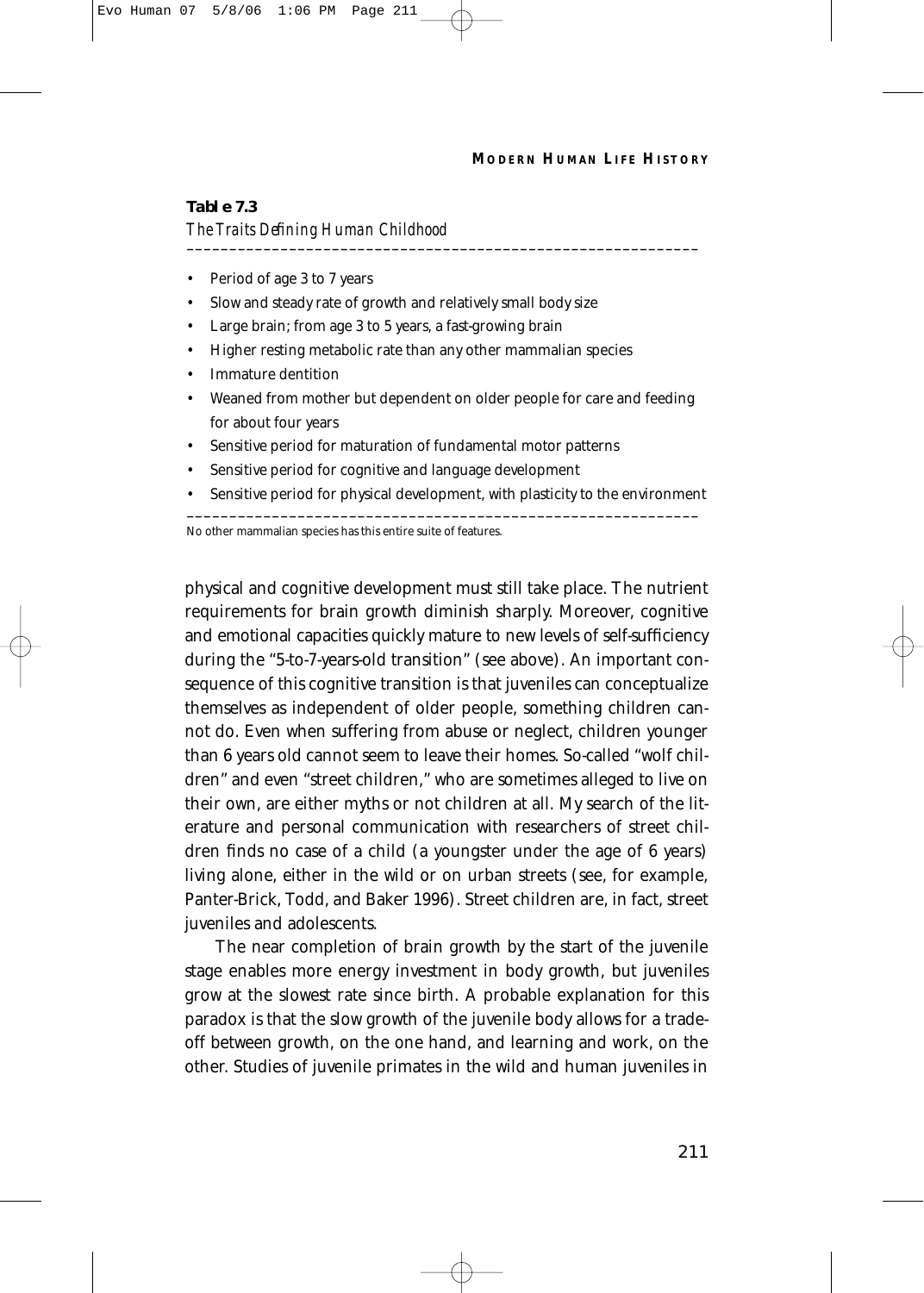many cultures indicate that the learning and practice of many food extraction and production skills and much social behavior take place during this stage (Birdsell 1979; J. Altmann 1980; Goodall 1986; Kaplan et al. 2000; van Schaik et al., chapter 5, this volume). Human and nonhuman primate juveniles learn much about important adult activities, including the preparation of food and methods of infant and childcare (Weisner 1987; Pereira and Fairbanks 1993). Because juveniles are prepubertal, they can attend to this kind of social learning without the distractions caused by sexual maturation. As an aside, the start of the human juvenile stage coincides with entry into traditional formal schooling in the industrialized nations. The connection is hardly a coincidence; the juvenile stage is suited for the kinds of learning and socialization found in school environments.

Human juveniles continue their dental maturation and usually have all permanent teeth, except the third molar, by the end of the stage. Indeed, the second permanent molar teeth erupt at a mean age of 10.5–12.0 years in both boys and girls. The eruption of the second molar coincides with the beginning of the adolescent stage, just as the eruption of the first molar marks the end of the childhood stage. No new teeth erupt during human adolescence. Rather, the adolescent stage of life is when social and sexual maturation takes place, largely driven by the hormonal changes of puberty. None of these endocrine changes can be detected directly without sophisticated technology, but the effects of puberty can be noted easily as visible and audible signs of sexual maturation. One such sign is a sudden increase in the density of pubic hair (indeed, the term *puberty* is derived from the Latin *pubescere*, "to grow hairy"). In boys, the deepening of the voice is another sign of puberty (Locke and Bogin 2005). In girls, a visible sign is the development of the breast bud, the first stage of breast development. The pubescent boy or girl, parents, relatives, friends, and sometimes everyone else in the social group can observe these signs of early adolescence.

The adolescent stage also includes development of the external genitalia, sexual dimorphism in body size and composition, and the onset of greater interest and practice of adult patterns of sociosexual and economic behavior. These physical and behavioral changes occur with puberty in many species of mammals, but two important differences distinguish human adolescence. The first is the length of time between the age at puberty and the age at first birth. Humans take, on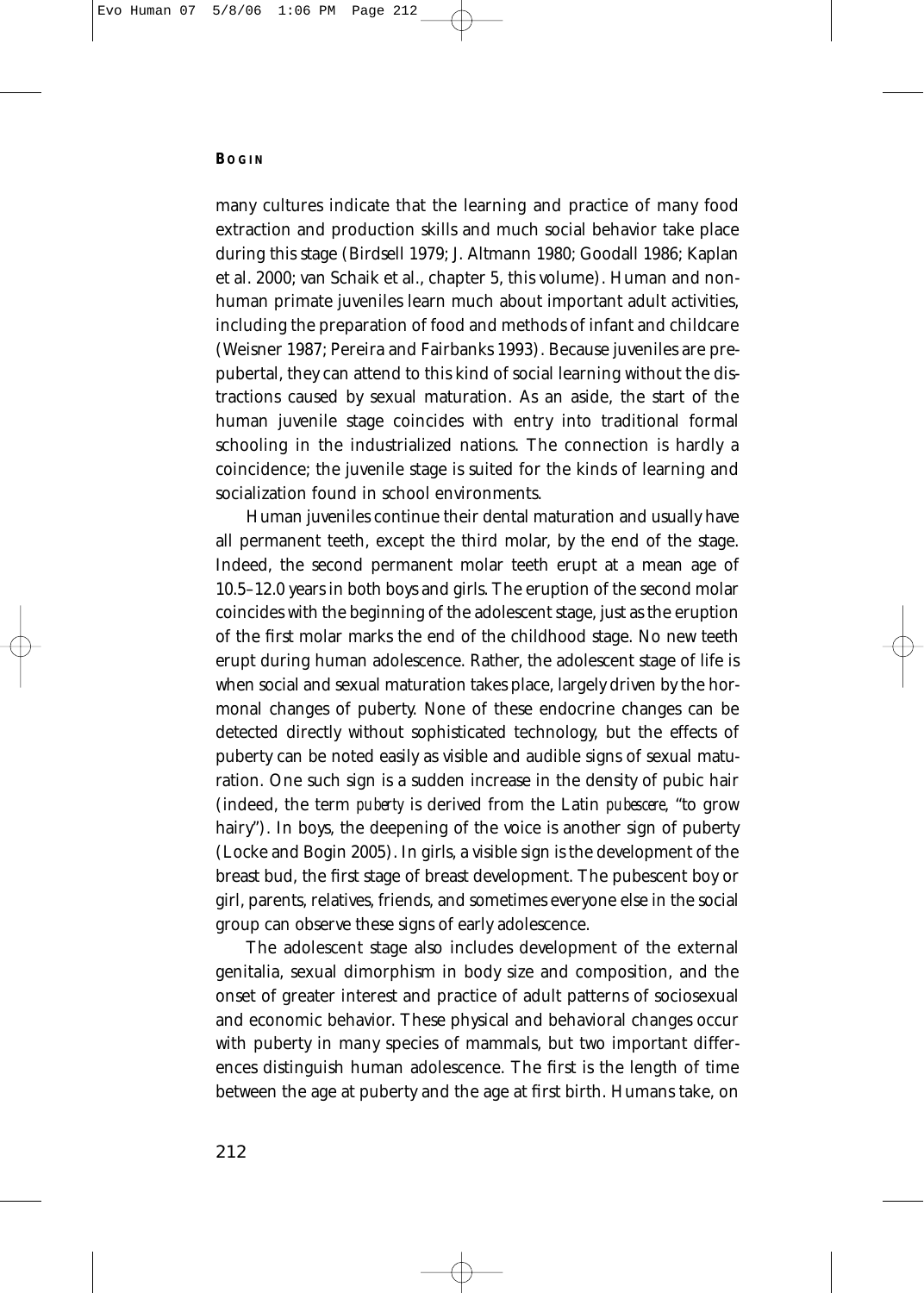average, at least ten years for this transition. The average ages for girls are 9 years at puberty (detected by hormonal changes) and 19 years at first birth; for boys, puberty takes place also at about age 9 and fatherhood, no earlier than 21–25, on average. The reasons for delay between puberty and first birth or fatherhood seem to be related to the added value of experience, learning, and physical development provided by the parents (Bogin 1999a, 1999b). The point here is that monkeys and apes take fewer than three years to make the transition from puberty to parenthood.

Evo Human 07 5/8/06 1:06 PM Page 213

# **WHY DID THE HUMAN LIFE CYCLE EVOLVE? THE REPRODUCTIVE ADVANTAGES OF CHILDHOOD**

The life stages of infant, juvenile, and adult are shared by most primates (see figures 7.1 and 7.2) and by many other social mammals (see reviews by Harvey, Martin, and Clutton-Brock 1987; Pereira and Fairbanks 1993; Leigh 1996; Bogin 1999a). The evolution of many details concerning the human stages of infancy, juvenile, adolescence, and adulthood are fascinating, but here I discuss only the evolution of human childhood.

Selection for increased reproductive success is the force that drives much of biological evolution. Reproductive success explains the evolution of childhood. Consider the data shown in figure 7.4, which depicts several hominoid developmental landmarks. Compared with living apes, human beings experience developmental delays in eruption of the first permanent molar, age at menarche, and age at first birth. However, humans have a shorter infancy and a shorter birth interval than apes (Robson, van Schaik, and Hawkes, chapter 2, and Sellen, chapter 6, this volume). Females of all other primate species cannot wean their current infant until two things happen: the first permanent molar (M1) must erupt so that the infant can eat an adult-type diet (B. Smith 1991b), and then the infant must learn to forage for itself.

For chimpanzees, this takes about five years. The chimpanzee infant's M1 erupts at a mean age of 3.1 years (Anemone, Mooney, and Siegel 1996; Smith, Crummett, and Brandt 1994), but the mother continues to nurse for about another two years as the infant learns how to acquire and process foods (Pusey 1983). Because of the infant's dependency on the mother, the average period between successful births in the wild is 5.2–5.6 years at the Gombe Stream and Mahale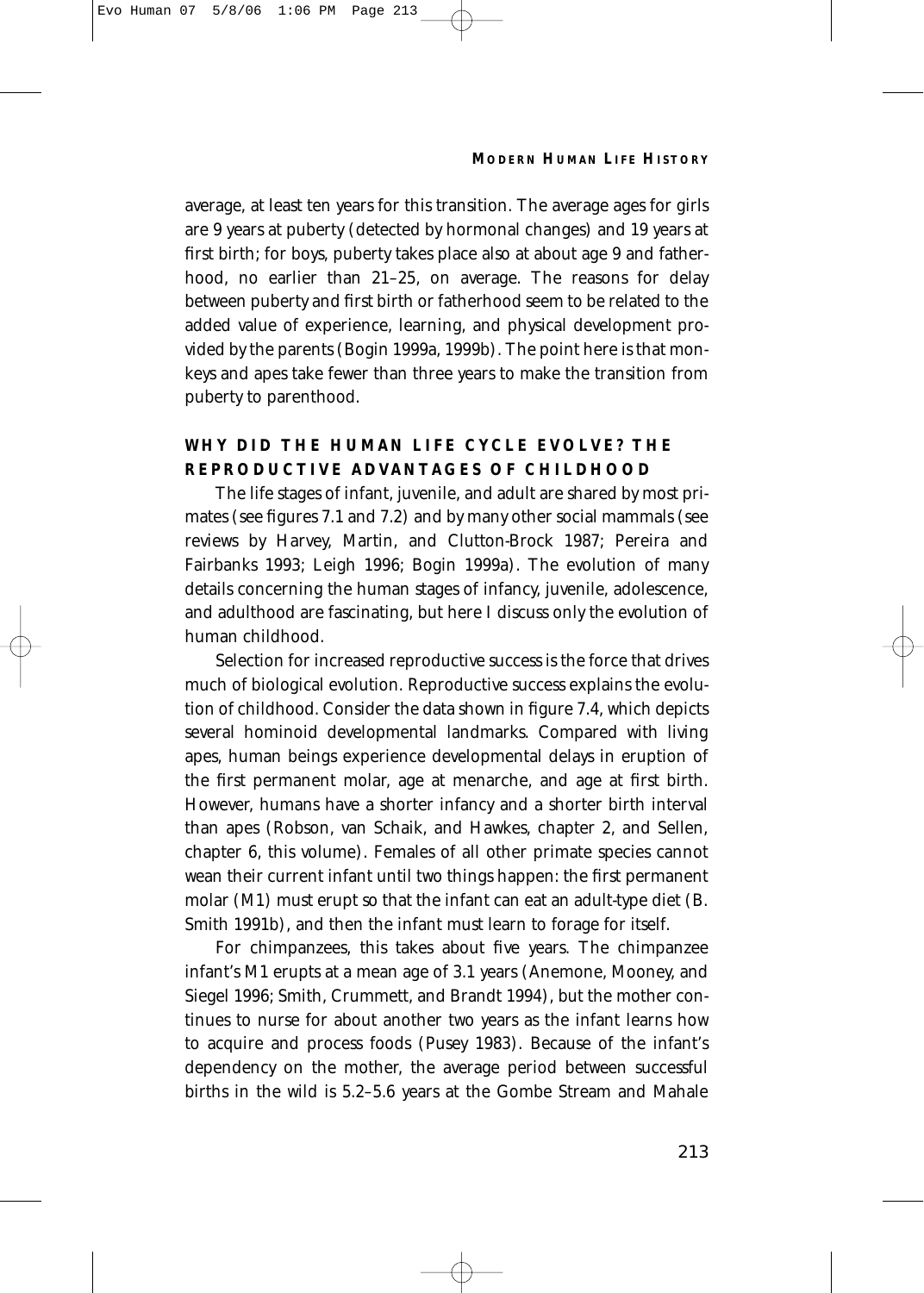



#### **Figure 7.4**

*Hominoid developmental landmarks. Data based on observations of wild-living individuals or, for humans, healthy individuals from various cultures.* Infancy/B.I. *is the period of dependency on the mother for survival, usually coincident with the mean age at weaning and/or a new birth (*B.I. *means "birth interval");* Molar 1 *is the mean age at eruption of the first permanent molar;* Menarche *is the mean age at first estrus or menstrual bleeding;* First Birth *is the mean age of females at first offspring delivery. Orang, Pongo pygmaeus; gorilla,* Gorilla gorilla*; chimp,* Pan troglodytes*; human,* Homo sapiens *(modified from Bogin 1999a).*

Mountain research sites in Tanzania (Teleki, Hunt, and Pfifferling 1976; Goodall 1983; Nishida, Takasaki, and Takahata 1990). At the Kibale Forest research site in Uganda, chimpanzees average 7.0 years between successful births (Pusey 2001). High-ranking females reproduce more rapidly (Fifi's birth interval averages 4.0 years) and have higher offspring survival (Pusey, Williams, and Goodall 1997).

Human women in traditional societies wait, on average, three to four years between births. The human M1 erupts at about 6 years of age, and human offspring have much to learn before they can survive on their own. The relatively early weaning of human infants is therefore quite unexpected when compared with other primates and mammals. However, the short birth interval gives women a distinct advantage over the apes: they can produce and rear two offspring through infancy in the time it takes chimpanzees or orangutans to produce and rear one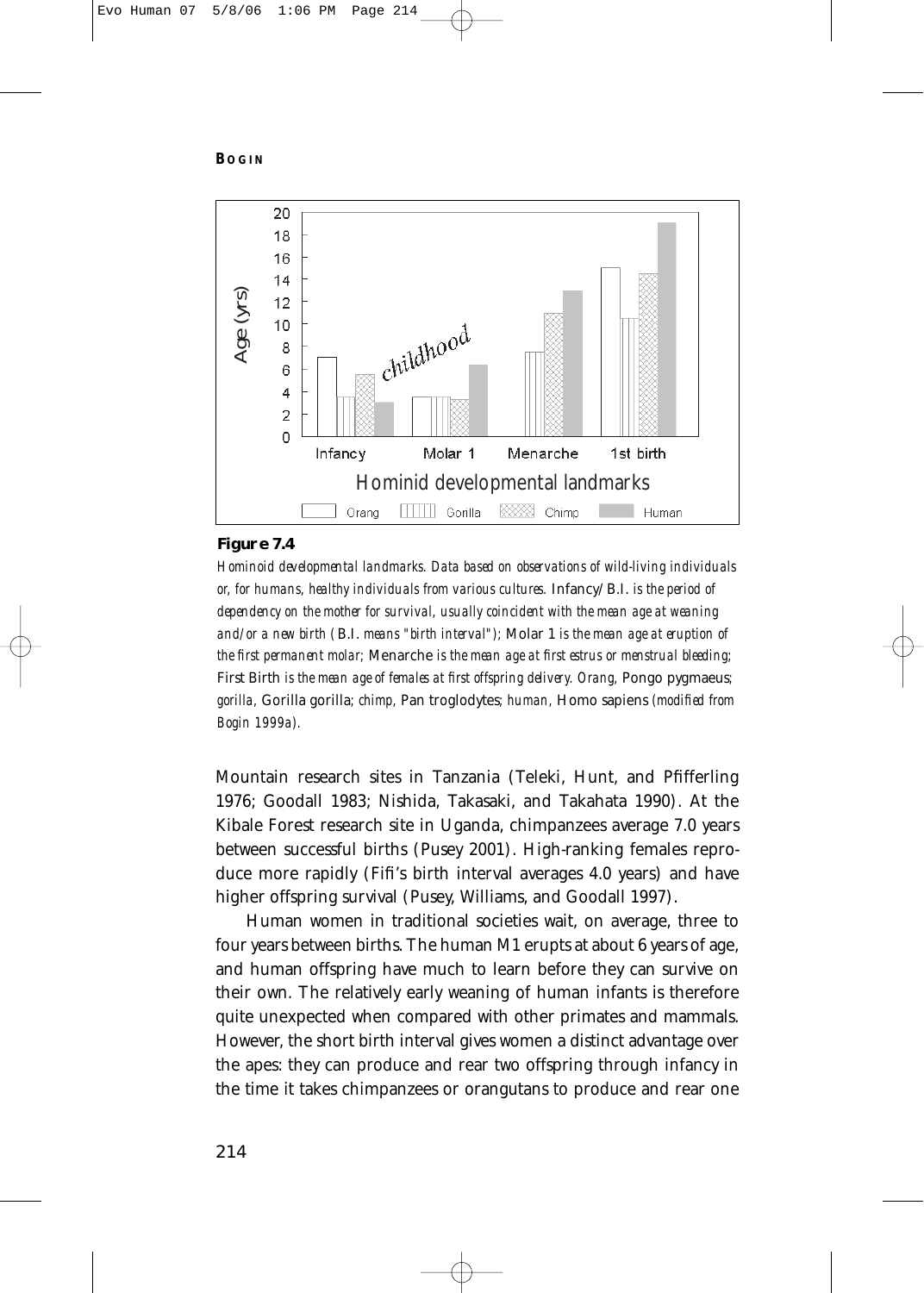offspring. The weaned infant, though, must survive to adulthood if the short human birth spacing is to result in a true reproductive advantage. How can human beings trade off early weaning for increased reproductive frequency and still ensure offspring survival?

Short birth intervals entail a life history compromise between maternal investments in a current infant and in a future infant. A mother who stops nursing her current infant leaves the infant in the predicament of how to eat. Human 3-year-olds cannot move on to the feeding semi-independence of the juvenile stage; they cannot forage for themselves. Even if children could get hold of food from others, they cannot process the diet of juveniles, adolescents, or adults because of immature dentition and the small size of the digestive tract (Behar 1977; Smith, Crummett, and Brandt 1994; Sellen, chapter 6, this volume). These children, then, need foods that are specially chosen and prepared, that is, "baby foods." Human mothers, however, do not have to provide 100 percent of nutrition and care directly to their children. Any older individuals in the social group can feed and protect weaned, dependent children. Indeed, traditional societies deal with the problem of childcare by spreading the responsibility among many individuals, including older juveniles, adolescents, grandmothers, and other adults (Blurton Jones, chapter 8, Hawkes, chapters 3 and 4, and Sellen, chapter 6, this volume).

For example, in Hadza society (African hunters and gatherers), grandmothers and great aunts supply a significant amount of food and care to children (Hawkes, O'Connell, and Blurton Jones 1997; Blurton Jones, chapter 8, this volume). In Agta society (Philippine hunter-gatherers), women hunt large game animals but still retain primary responsibility for childcare (Estioko-Griffin 1986). They accomplish this dual task by living in extended family groups—two or three brothers and sisters, their spouses, children, and parents—and sharing the childcare. Among the Maya of Guatemala (horticulturists and agriculturists), many people live together in extended family compounds. Women of all ages work together in food preparation, clothing manufacture, and childcare (Bogin field notes, 1988–1993). In some societies, including the Agta and the Aka pygmies, hunter-gatherers of central Africa (Hewlett 1991b), fathers provide significant childcare. Summarizing the data from many human societies, Lancaster and Lancaster (1983) call this kind of childcare and feeding "the hominid

215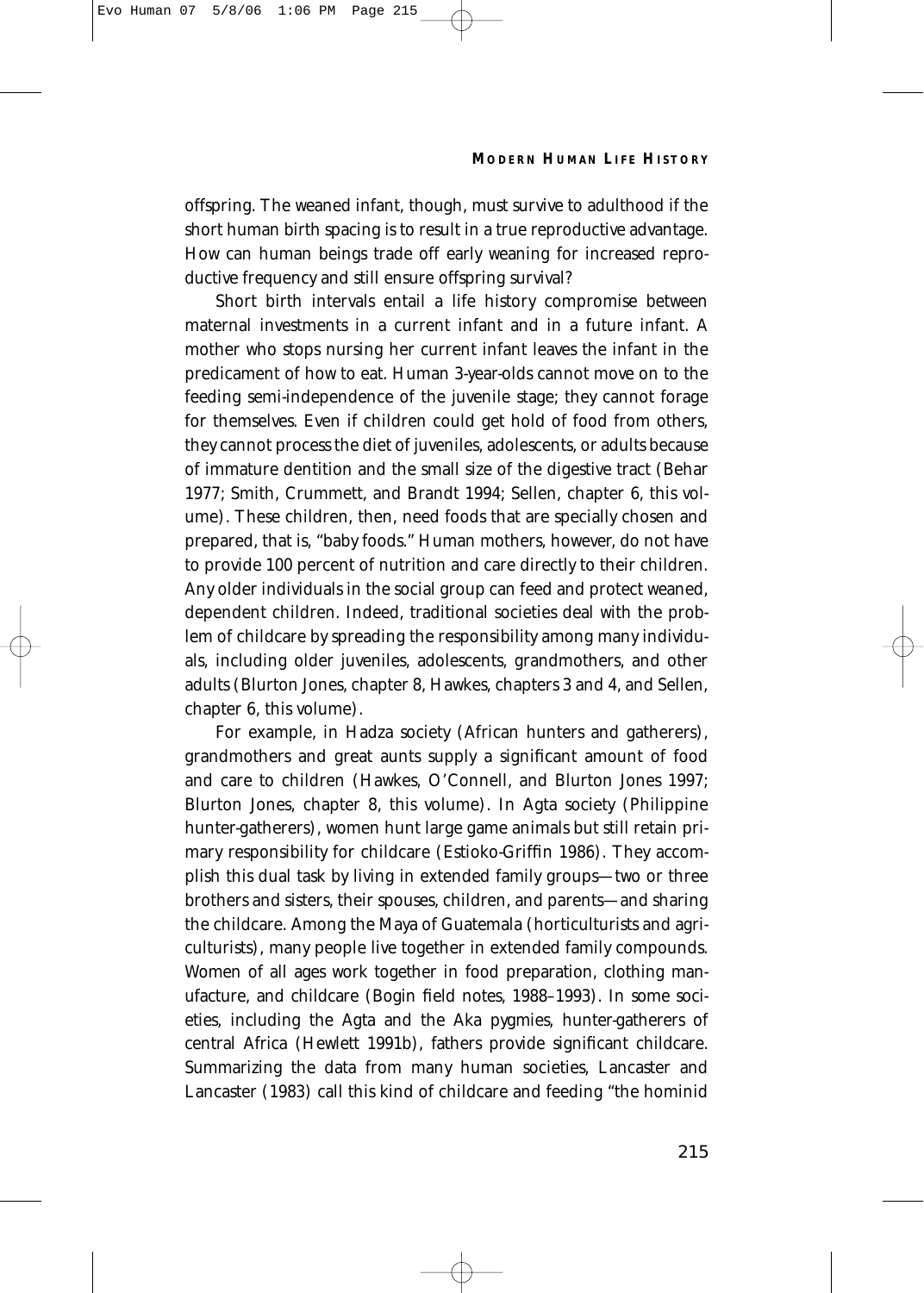adaptation" because no other primate or mammal does all of this. The evolutionary reward is that by reducing the length of the infancy stage of life (that is, lactation) and by developing the special features of the human childhood stage, humans have the potential for greater lifetime fertility than any ape.

As shown in figure 7.4, the insertion of the human childhood stage "fills the gap" between the maternal dependence of infants and the relative independence of juveniles. The "bottom line," in a biological sense, is that the evolution of human childhood frees the mother from the demands of nursing and the inhibition of ovulation related to continuous nursing. This, in turn, decreases the interbirth interval and increases reproductive fitness. Investments from siblings, fathers, grandmothers, and others explain, in large part, why a greater percentage of human young survive to adulthood than the young of any other mammalian species. Such cooperative breeding behavior to enhance inclusive fitness has evolved in many independent taxonomic groups, such as insects, birds, and mammals (including primates), so finding it in our own species is no surprise (Clutton-Brock 2002).

# **BRAIN GROWTH AND LEARNING—A SECONDARY ADVANTAGE OF CHILDHOOD**

Human life history—with nearly two decades of postnatal growth and development, including infant dependency and extended childhood, juvenile, and adolescent stages before social and sexual maturation—has long been considered to be advantageous for our species because it provides an extended period ("extra time") for brain development, for the acquisition of technical skills such as tool making and food processing, and for socialization, play, and the development of complex social roles and cultural behavior.

These are common rationalizations for the value of the human growth pattern. They emphasize the value of learning, an idea that Spencer (1886) popularized but which actually goes back to the dawn of written history (Boyd 1980). Learning as the reason for the evolution of several prolonged life stages preceding maturation was nicely summarized by Dobzhansky (1962:58): "Although a prolonged period of juvenile helplessness and dependency would, by itself, be disadvantageous to a species because it endangers the young and handicaps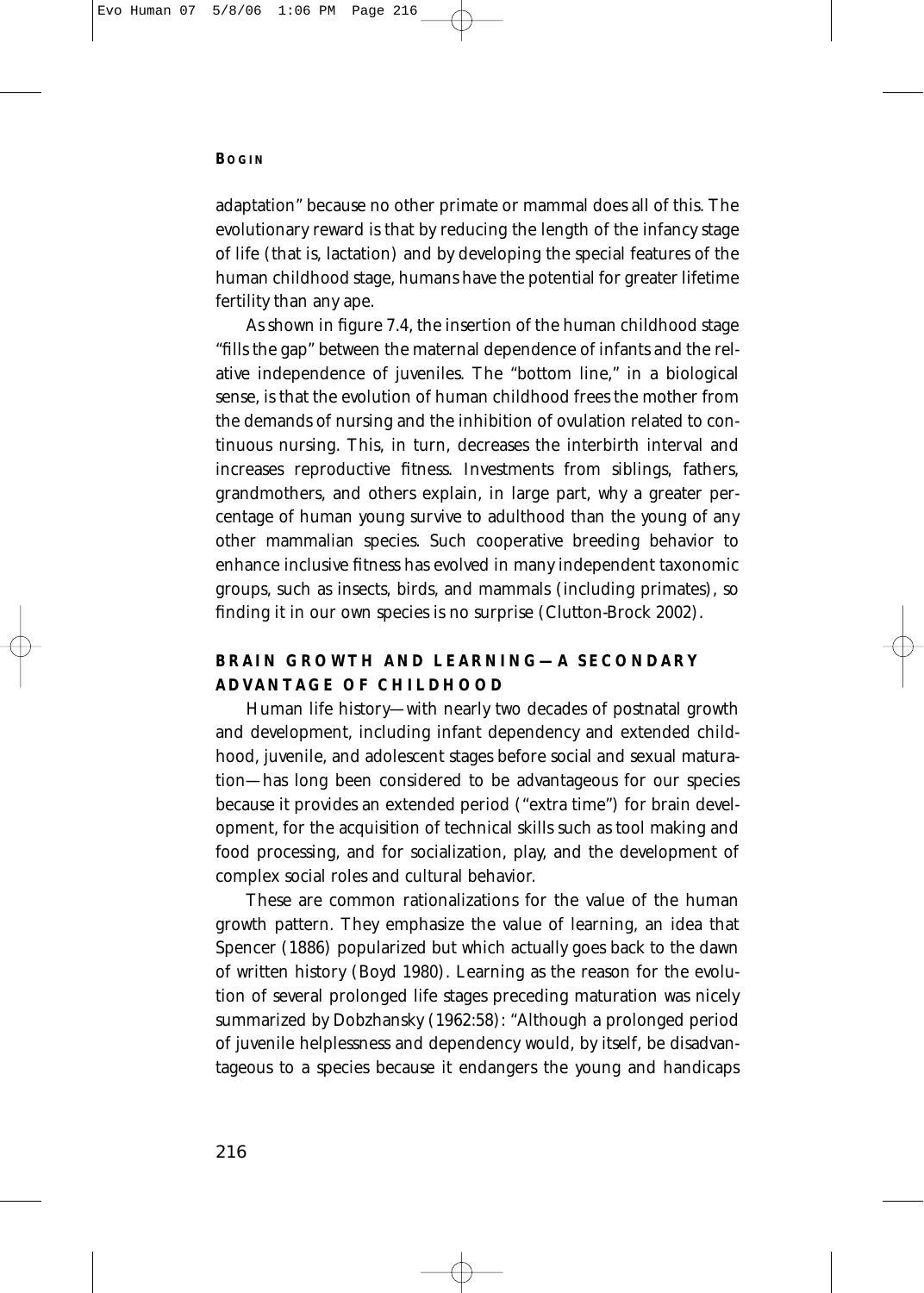their parents, it is a help to man because the slow development provides time for learning and training, which are far more extensive in man than in any other animal." Allison Jolly (1985:44) also invoked the learning hypothesis for human ontogeny: "Human evolution is a paradox. We have become larger, with long life and immaturity, and few, much loved offspring, and yet we are more, not less adaptable." In an attempt to resolve the paradox of human evolution and our peculiar life history, Jolly (1985:44) concludes in the next sentence that "mental agility buffers environmental change and has replaced reproductive agility."

Evo Human 07 5/8/06 1:06 PM Page 217

The reference to reproductive agility means that we are a reproductively frugal species compared with those that lavishly produce dozens, hundreds, or thousands of offspring in each brood or litter. It is fairly easy to argue that humans, with relatively low wastage of offspring, are somehow more "efficient" than other species. But a paradox still remains. The learning hypothesis does not explain how the pattern of human growth evolved. It does not provide a causal mechanism for the evolution of human growth. Rather, it is a tautological argument for the benefits of the simultaneous possession of brains that are large relative to body size, complex technology, and cultural behavior.

Research from hominin paleontology, animal ethology, and archaeology shows that these brain-behavior traits are not causally linked. Extinct hominin species and living primates of various species (and brain sizes) have complex technology and learned behavior (van Schaik et al., chapter 5, and Skinner and Wood, chapter 11, this volume). More to the point, the value of a larger brain, with all the clever learning that the brain can do, is of limited benefit during childhood. Only later in life do the "extra time" and "extra learning" pay off in terms of survival and reproductive success.

Empirical studies of mammalian development show that a childhood stage is not necessary for learning complex skills. Ethological observations of nonhuman primates, elephants, social carnivores, and other mammals show that, during their infant and juvenile stages of life, they can learn and practice all the feeding, social, and reproductive behavior they need. It may be argued that human beings have more to learn than nonhuman primates, such as symbolic language, kinship systems, and the use of technology. Perhaps extra developmental time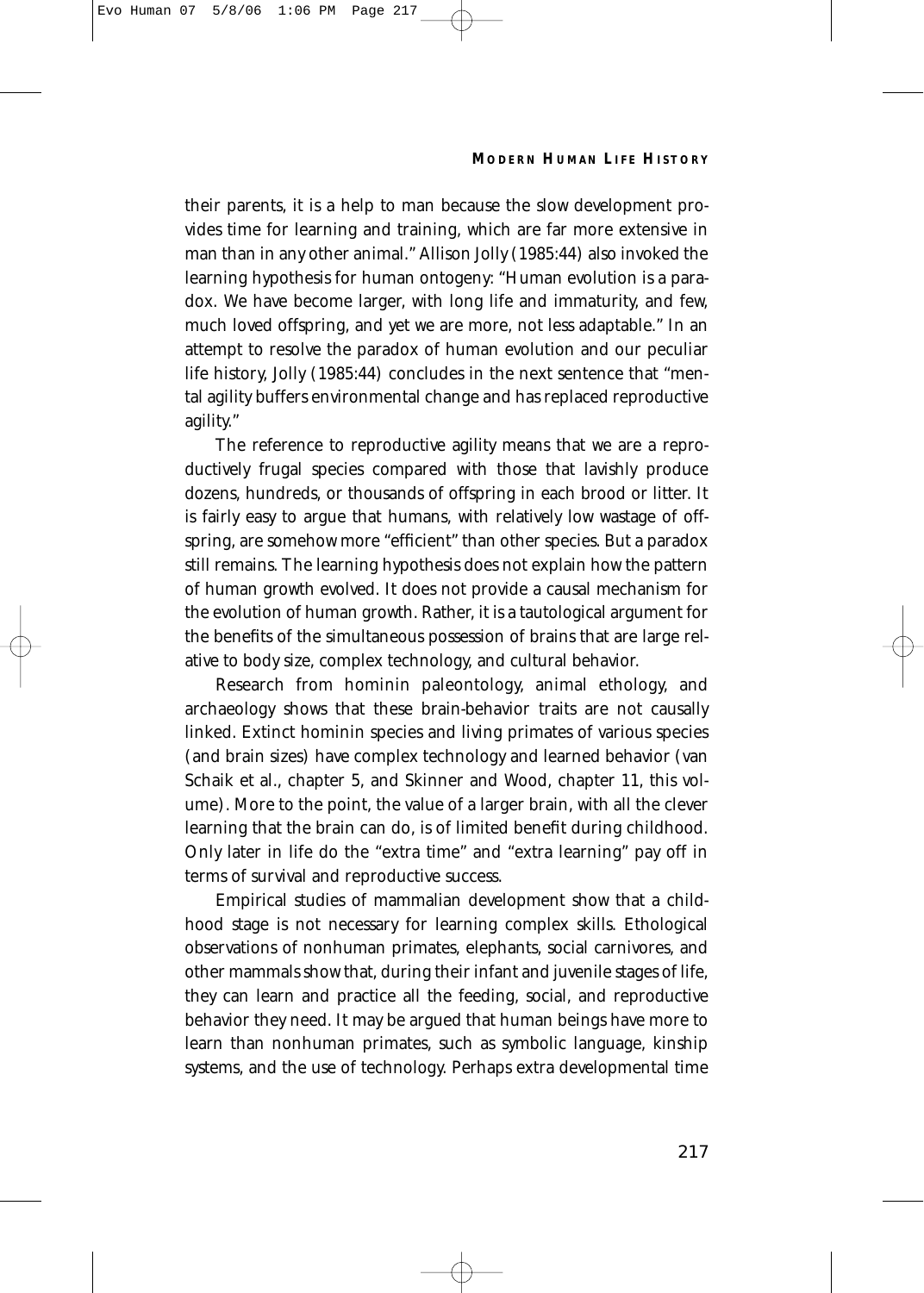is necessary to acquire it all. Kaplan and colleagues (2000) suggest that the more complex aspects of human food extraction (such as foraging for hidden foods), hunting animals, and sociosexual behavior may require twenty years or more to master. Maybe human childhood coevolved with these behavioral complexes. Not so, according to several recent reports. A series of ethnographic studies in traditional societies around the world shows that learning the basics of food production does not take extra time (Bogin 1999a; Bock and Sellen 2002, and other papers in that same volume).

Curiously, Bock and Sellen (2002) cite me as the proponent of the learning hypothesis, despite my long-standing disagreement with both the brain growth and learning hypotheses as the primary reasons for the evolution of childhood (Bogin 1988). I contend that the reproductive advantage to adults is what explains the evolution of a prolonged childhood as a new life history stage for humans. The brain growth and learning hypotheses cannot account for the initial selective impetus for the evolution of childhood. Growing a larger (and more complex) brain may be a secondary benefit of childhood. The primary benefit still seems to be the reproductive advantages to the mother and her close genetic kin.

## **Maintaining Rapid Brain Growth**

R. Martin (1983) and Leigh (2004) demonstrate that the chimpanzee pattern of brain and body growth, even when extended by several years, cannot result in a brain size much greater than 800 cc. This is well below the modern human average of 1,350 cc and below the average for many extinct hominins since the time of *Homo erectus*. Comparing human and chimpanzee brain growth reveals the telling difference (figure 7.5, from Leigh 2004). Before birth (not shown), both chimpanzees and humans have relatively fast *rates* of brain growth, which remain rapid for about eighteen months after birth. However, the total *amount* of growth in human brain mass increases much more rapidly than in chimpanzees. At birth, human brain weight averages 366 g and chimpanzees average 136 g (Robson, van Schaik, and Hawkes, chapter 2, this volume); at 18 months, human brains weigh more than 1,000 g and chimpanzee brains average about 300 g (see figure 7.5). After 18 months of age in both species, the rate of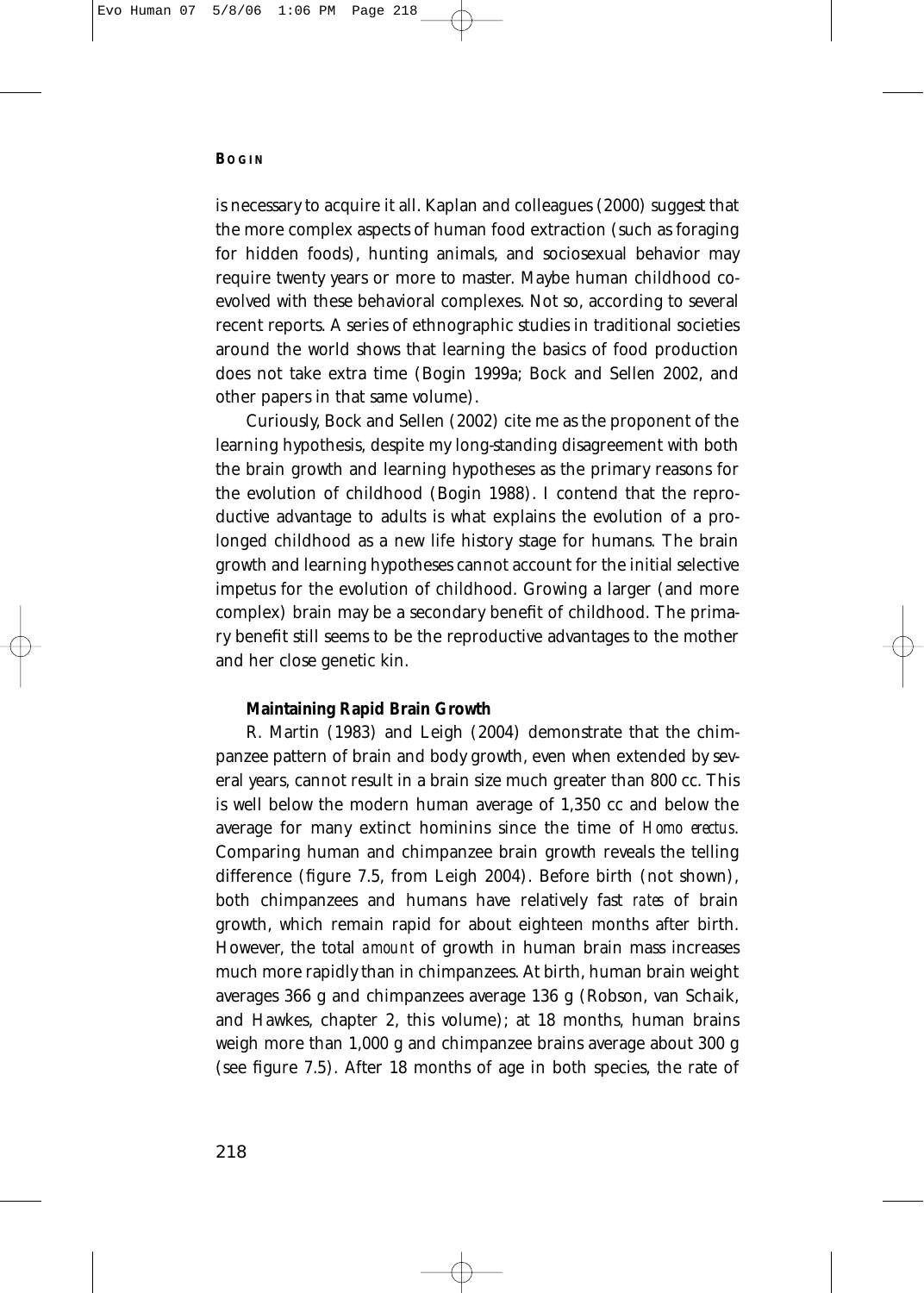**MODERN HUMAN LIFE HISTORY**



# **Figure 7.5**

*Brain-mass growth data for humans* (Homo sapiens) *and chimpanzees* (Pan troglodytes)*. Brain mass increases during the postnatal period in both species. Lines represent best-fit lowess regressions through the data points.* M*, males;* F*, females; and* U*, sex unidentified (Vrba 1998). The inset shows brain-mass growth for each species during the first postnatal year (reproduced from Leigh 2004, with kind permission of the author).*

brain growth declines, but more so in the chimpanzee. During the early phase of the human childhood stage (age 3–5 years), the rate and the amount of brain growth exceed those of the chimpanzee (see figure 7.5). Chimpanzee brain growth ends by 5 years of age, whereas human beings continue a slow but significant rate of brain growth for several more years (Vrba 1998; Leigh 2004; see figure 7.5). In sum, the greater amount of human brain growth before and after birth and the prolongation of "fetal-like" rates of brain growth during infancy and early childhood account for the large size of the human brain.

In the light of this, the "extra time" hypothesis for the evolution of childhood and brain growth is much too simplistic. We should no longer consider childhood an extension of the infancy developmental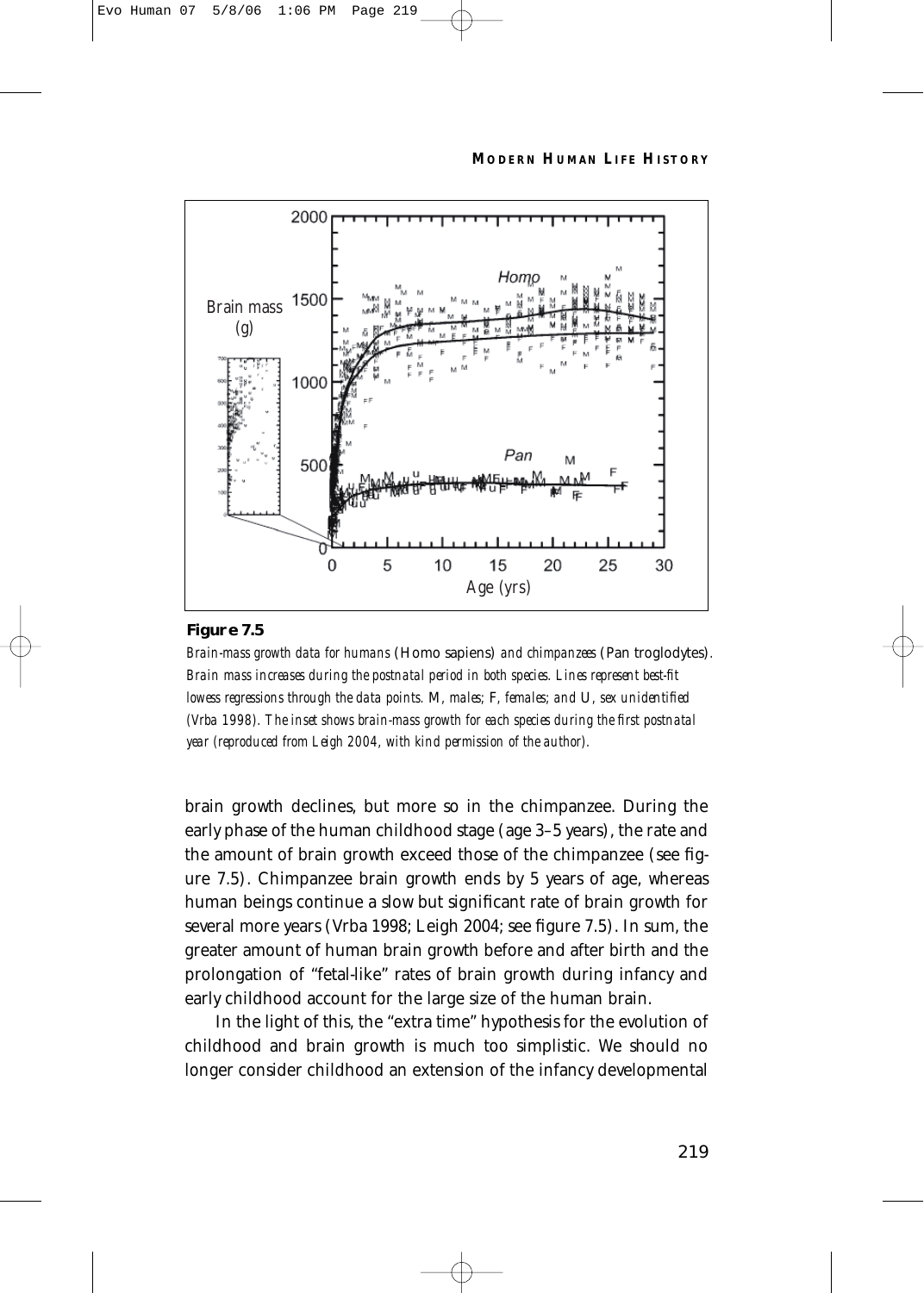period but rather a distinct stage of life history between the infancy and juvenile stages. Childhood allows the young human being to continue a fast rate of brain growth because of, in large part, the deceleration of body growth during infancy and the slow rate of body growth of childhood. By the start of childhood at age 3 years, the body growth rate levels off at ~6 cm/year. This slow and steady rate of human growth maintains a relatively small-size body during the childhood years, but the child's brain continues a relatively fast rate of growth. In a classic life history trade-off, the child invests energy and material to build a bigger brain while delaying investment in a bigger body. The body will catch up to the brain, but not until the growth spurt during adolescence.

Other trade-offs also result from the insertion of childhood into human life history. The child's brain is relatively large, almost twice the size of an adult chimpanzee's brain. The child's brain is also quite active. As indicated above, at the age of 5 years the child uses, on average, 44 percent of its resting metabolic rate (RMR) for brain growth and function. The child's large, active, and still growing brain requires a diet that is dense in energy, lipids, and proteins. Moreover, the constraints of the child's immature dentition and small digestive system necessitate a diet that is easy to chew and swallow and is low in total volume. Children lack the motor and cognitive skills to prepare such a diet for themselves; they must depend on older individuals for care and feeding.

Fortunately, children are relatively inexpensive to feed. Their slower rate of body growth and smaller body size reduce competition with adults for food resources; slow-growing, small-bodied children require less food than bigger individuals. A 5-year-old child of average body size and activity, for example, requires 22.7 percent less dietary energy per day for maintenance and growth than does a 10-year-old juvenile of average body size (Ulijaszek and Strickland 1993; Guthrie and Picciano 1995). Therefore, provisioning children, though time-consuming, is not as onerous a task of investment as it would be, for instance, if both brain growth and body growth were progressing at the same rapid rate.

#### **"BABYSITTING" FOR CHILDREN**

Directly related to the care and feeding of children is the fact that many older persons can do the job. Because children do not require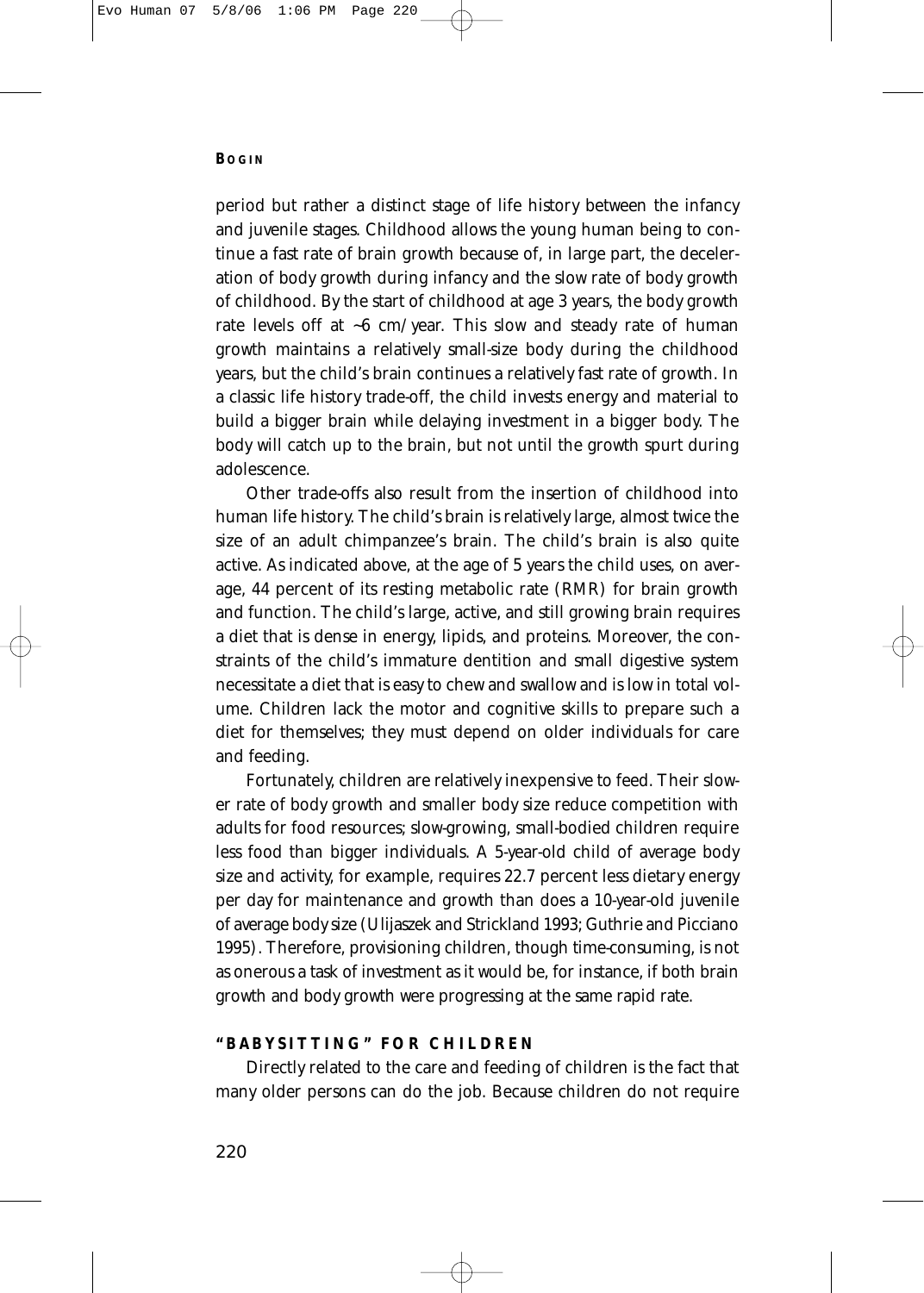nursing, any competent member of a social group can provide food and care for them. Early neurological maturity and late sexual maturity enable juveniles and young adolescents to care for themselves and also for children (Bogin 1994). Grandmothers and other postreproductive women provide much childcare (Bogin and Smith 1996; Hawkes et al. 1998; Hawkes, chapter 4, and Blurton Jones, chapter 8, this volume). Again, this frees younger adults, especially the mother, for subsistence activity, adult social behaviors, and further childbearing. Caretaking of this type is rare in other primates, even for apes. Usually, the mother must care for her infant nonhuman primate, or it will die. Adoptions of orphaned infants by females do occur in chimpanzee social groups, but only infants older than 4 years and able to forage for themselves can survive more than a few weeks (Goodall 1983). Goodall noted deterioration in the health and behavior of infant chimpanzees whose mothers had died. The behavioral changes included depression, listlessness, whimpering, and less play. Health changes such as loss of weight were observed. Goodall reported that even those older infants who survived the death of their mothers were affected by delays in physical growth and maturation.

It is well known that human infants and children also show physical and behavioral pathology after the death of one or both parents (Bowlby 1969). However, it seems that the human infant can more easily make new attachments to other caretakers than can the chimpanzee infant (Chisholm 1999). The ability of a variety of human caretakers to attach to one or several human infants may also be an important factor. The psychological and social roots of this difference between human and nonhuman species in attachment behavior are not well understood. The flexibility in attachment behavior evolved by hominin ancestors contributed, in part, to the evolution of childhood and the reproductive efficiency of the human species.

One common pattern of childcare in many traditional cultures is to have juveniles assume caretaking responsibilities for children. This occurs among two well-studied, African hunting-gathering cultures, the !Kung and the Mbuti. Mothers carry their infants with them while foraging. Weaned children (nursing an infant to age 4 years is common in these cultures) must stay "home" at the base camp, for they have neither the strength nor stamina to follow their parents while gathering or hunting (Draper 1976; Konner 1976; Turnbull 1983a, 1983b).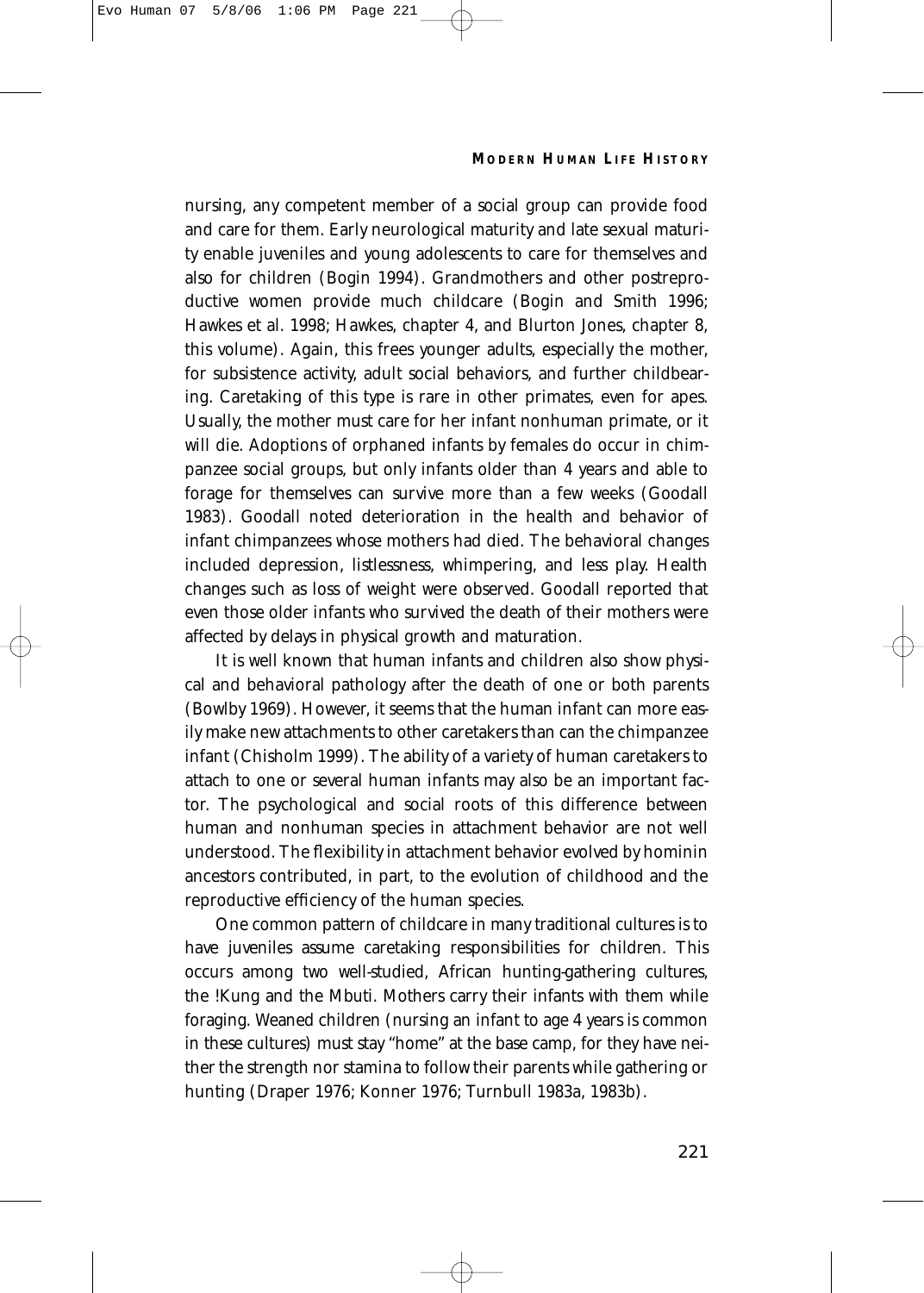At !Kung camps, children of various ages play together within the camp boundaries, and juveniles assume many caretaking functions for younger children. The children seem to transfer their attachment from parents and other adults to the juveniles, behaving toward them with appropriate deference and obedience. In the age-graded playgroup, older generations transmit cultural behavior, as well as adult parental behavior (Konner 1976), to younger generations. Of course, the children and juveniles are never left entirely on their own. At least one adult is always in camp, though not directly involved in childcare. Rather, he or she is preparing food or tools or is otherwise engaged in adult activity.

The Mbuti (nomadic hunters and gatherers of central African rain forests) have a similar childcare arrangement. After weaning, toddlers enter the world of the *bopi*, the Mbuti term for a children's playground but also a place of age-graded childcare and cultural transmission. Between the ages of 2 or 3 to 8 or 9 years, children and juveniles spend almost all day in the bopi. There they learn physical skills, cultural values, and even sexual behavior. "Little that children [and juveniles] do in the bopi is not of full value in later adult life" (Turnbull 1983b: 43–44).

The age-graded playgroup accomplishes both caretaking and enculturation, freeing the adults to provide food, shelter, and other necessities for all the young at their various stages of development. A woman may be pregnant and simultaneously have a child weaned within the preceding year and one or more older offspring. Thus, adults can increase their net reproductive output in a relatively short time. This benefit, along with the selective advantage of numerous surviving offspring afforded by age-graded caretaking, may partially account for the initial evolution of the prolonged childhood life stage in modern humans. Later in human evolution, the role of the playgroup could have been co-opted to gain more time for brain development and learning. In the protective environment of the home base or camp, the playgroup gives children the freedom to explore and experiment, which has been shown to encourage learning, socialization, and even tool use (Beck 1980; Dolhinow 1999; Bogin 2002a).

### **PLASTICITY OF DEVELOPMENT**

Another benefit of childhood is a better-adapted body and more behavioral flexibility with that body. The slow rate of body growth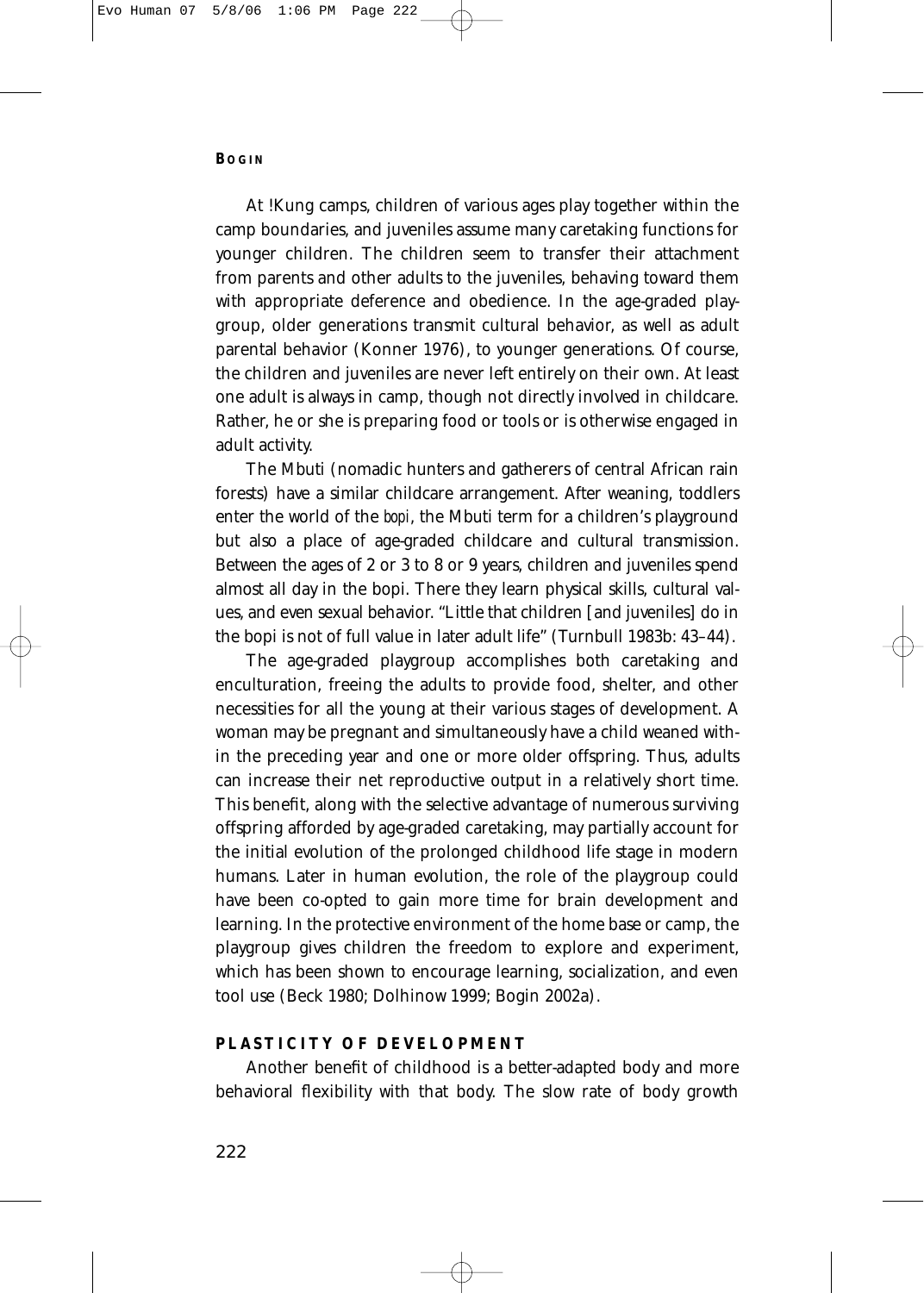between ages 3 and 7 years provides a mechanism that allows more time for developmental plasticity (Lasker 1969). By this, I mean that a slow-growing child can more precisely "track" ecological conditions, with more growth under good conditions and less growth under bad circumstances. The fitness of a given phenotype (the physical features and behavior of an individual) varies across the range of variation in an environment. When phenotypes are fixed early in development, as in mammals that mature sexually soon after weaning (such as rodents), environmental change and high mortality are positively correlated. The human childhood stage adds four years of relatively slow physical growth and allows for physical and behavioral experience that further enhances developmental plasticity.

Evo Human 07 5/8/06 1:06 PM Page 223

An example of the role of plasticity in human physical development comes from my research with the children of Guatemala Maya immigrants to the United States (Bogin and Loucky 1997; Bogin et al. 2002). This research began in 1992 with the measurement of body size in a sample of Maya children (n = 174), 6–12 years old, living in Florida and California. In 1999 and 2000 we measured another group of 6–12 year olds (n = 360) living in the same communities. We compared the older and newer samples with a sample of Maya schoolchildren living in rural Guatemala, measured in 1998–1999  $(n = 1,297)$ .

Mean values for height for each sample appear in figure 7.6. Reference data for height from the National Health and Nutrition Examination Surveys (*NHANES* in figure 7.6) I and II of the United States are used as a baseline for comparison in each graph. Maya children living in the United States, in both the 1992 (*Maya-USA1992* in figure 7.6) and the 1999 and 2000 (*Maya-USA2000*) samples, are significantly taller than Maya children living in Guatemala (*Maya-Guat*). The average difference in height between the Maya-USA 2000 and the Maya-Guat samples is 10.24 cm. This is possibly the largest difference in mean stature between migrants and *sedentes* (those who remain in the old country) ever recorded.

Further analysis of our data shows that about 70 percent (7 cm) of the increase in stature is due to the longer legs of the Maya living in the United States (Bogin et al. 2002). The children of the immigrants not only are significantly taller but also have significantly altered body proportions.

The greater stature and altered body proportions of the Maya living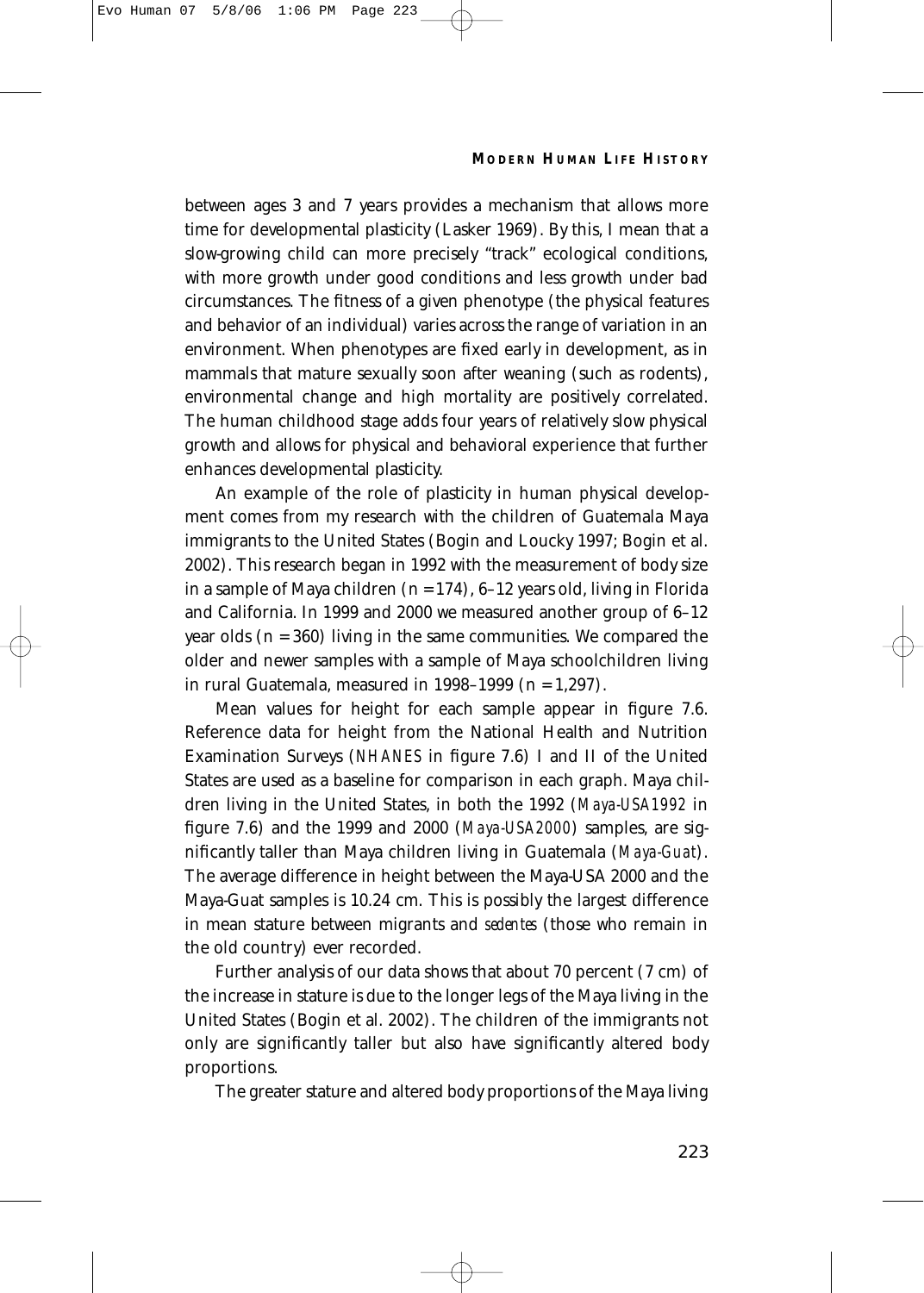



## **Figure 7.6**



in the United States are likely due to improvements in the environment for growth. All Maya in the United States have access to clean drinking water, health services, and education, which may not be so in Guatemala. In Florida, we know that almost all the Maya children participate in school breakfast and lunch programs. These health and nutritional changes are known to result in greater stature. Our findings show the extent and rapidity of plastic changes in human biology during the period of growth and development. Because the differences in height are established by age 6, the developmental plasticity must take place during the infant and childhood stages of development.

## **WHEN DID CHILDHOOD EVOLVE?**

The evolution of new hominin species, such as *Homo habilis*, *H. ergaster*, *H. erectus*, and anatomically modern *H. sapiens*, is accompanied by novel patterns of growth in size and body proportion (Bogin and Rios 2003; Thompson, Krovitz, and Nelson 2003). It is not known to what extent the new fossil hominin species, their patterns of growth,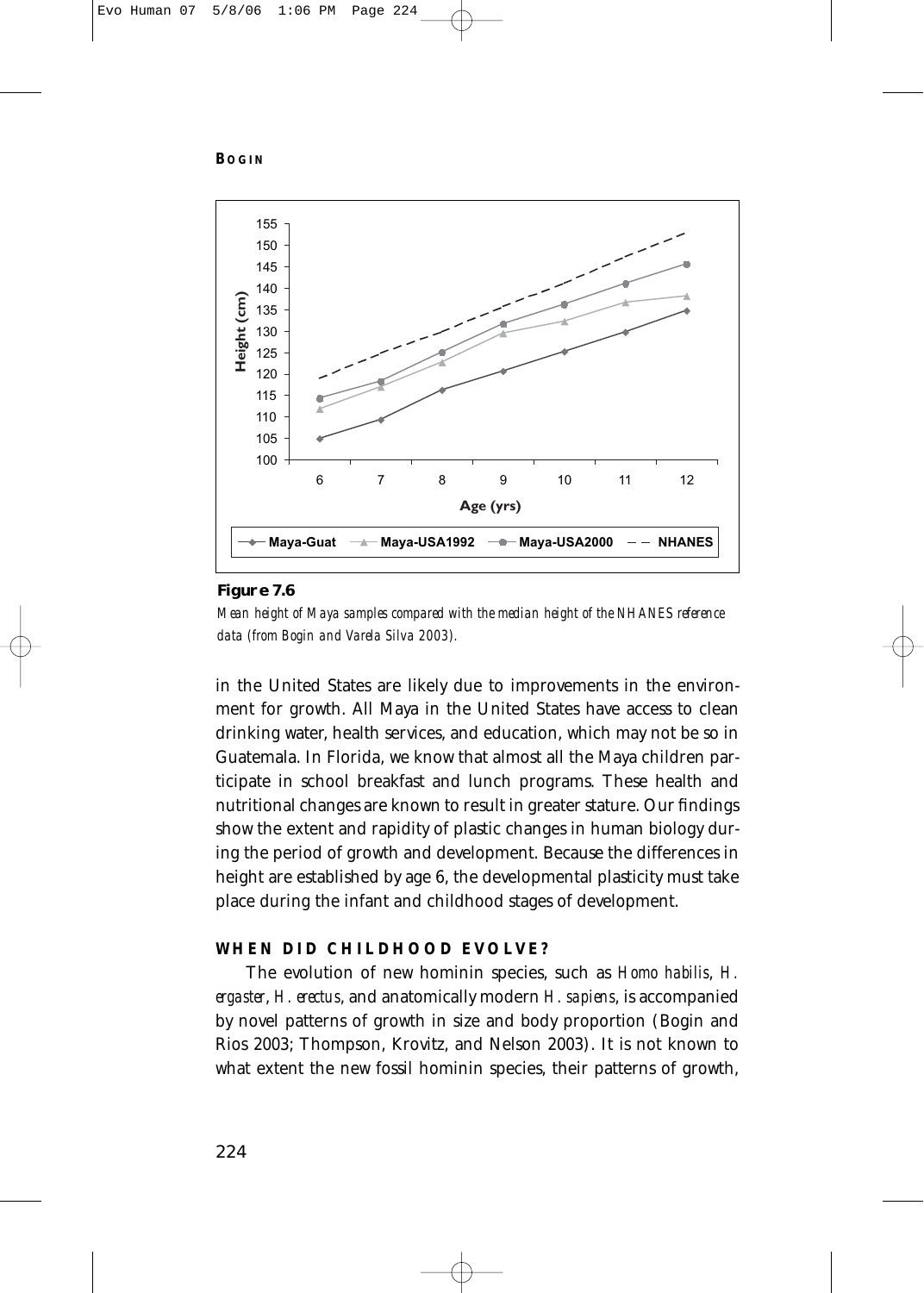and their life history stages are related. We can directly study the stages of the life cycle only for living species; however, we can postulate on the life cycle of extinct species. Such inferences for the hominins are, of course, hypotheses based on comparative anatomy, comparative physiology, comparative ethology, and archaeology.

I have written at some length about the timing of human life history evolution (Bogin 1999a, 2002b). Here I summarize those discussions by stating that the childhood stage of hominin life history may have appeared by two million years BP. Fossil species such as *Homo habilis*, *H. rudolfensis*, *H. ergaster*, or early *H. erectus* may have evolved childhood for the reproductive and adaptive plasticity advantages described above. In early *Homo*, childhood may have lasted only a year or so. Despite its short duration, childhood was inserted into early *Homo* life history at the end of the infancy stage. The reduction of infancy by even one year would offer a significant reproductive advantage to any hominin females whose offspring possessed this new life stage. The new life history adaptation of childhood would be favored by natural selection. Over time, further reduction of infancy and prolongation of childhood would be selected because hominin populations with this pattern of life history would out-reproduce those populations without a childhood stage. By the time of archaic *Homo sapiens*, the duration of childhood expanded to its current span of four years. Additional fossil evidence for the evolution of childhood is presented later in this chapter and in other chapters in this book (Skinner and Wood, chapter 11).

# **GENETIC AND HORMONAL REGULATION OF HUMAN LIFE HISTORY TRAITS**

There must be a genetic basis for life history traits if such traits are to evolve over time. Indeed, a genetic basis for human life history markers such as the timing of tooth development, puberty, and menarche, as well as rates of growth for stature and body mass, is well established (see reviews by Bogin 1999a; Towne, Demerath, and Czerwinski 2002). The genetics for the timing of other human traits, such as weaning and age at first reproduction, is not established but likely exists, because there is a genetic basis for these types of traits in other species (Stearns 1992; Leips, Travis, and Rodd 2000; Lill 2001).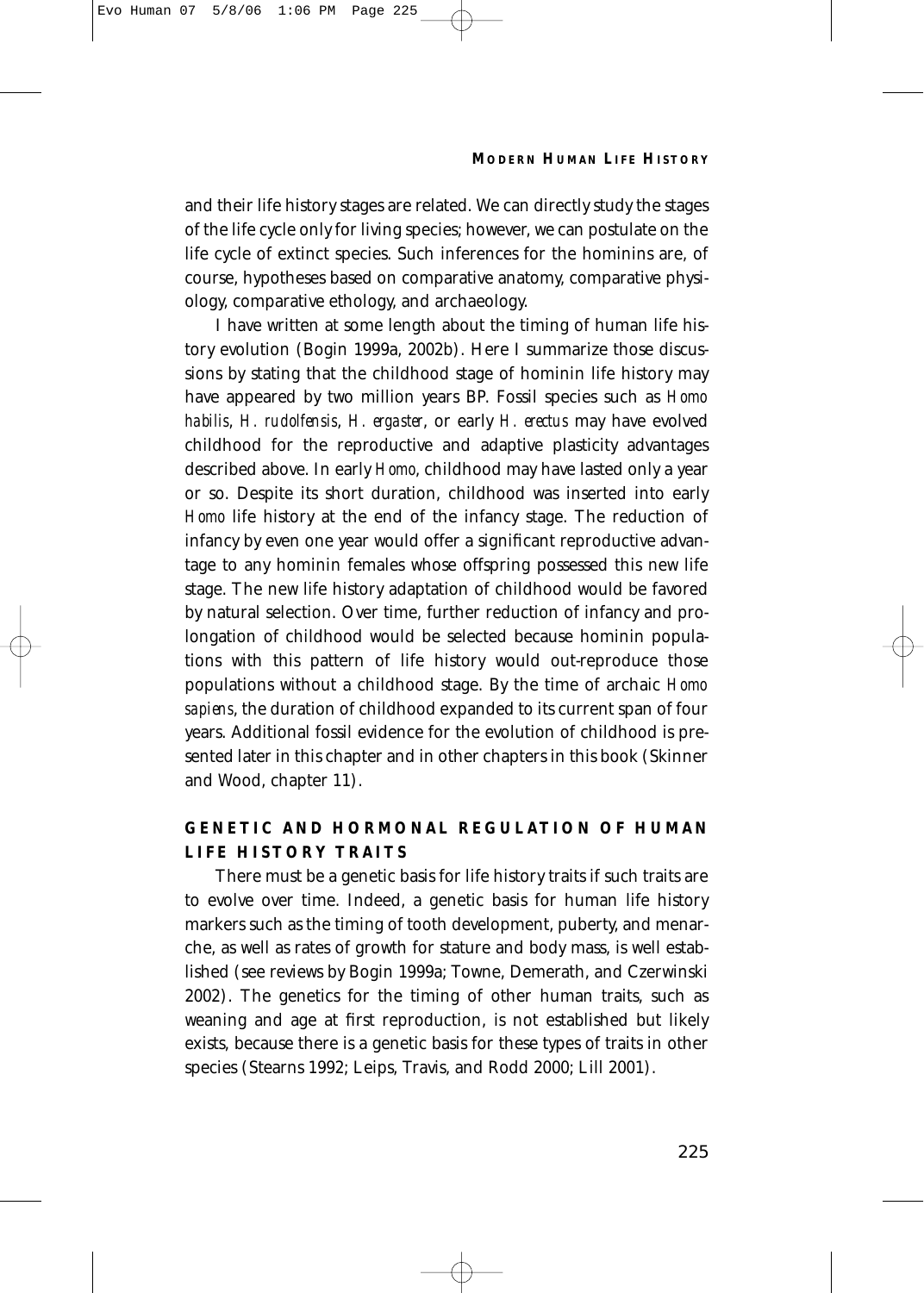Genetics, however, is not the whole story. Hormones, as well as their complex interactions with genes and the environment, seem to play the central role in life history regulation and evolution. Finch and colleagues provide excellent reviews of these gene-hormone-environment interactions in life history schedules (Finch and Rose 1995; Finch and Kirkwood 2000; Finch and Ruvkun 2001; Finch 2002). The action of the thyroid hormones is particularly important in life history evolution because thyroid hormones regulate differentiation, development, and metabolism of tissues throughout the body. Gagneux and colleagues (2001) and Crockford (2003) have published original studies and reviews of thyroid research that relate directly to differences between humans and great apes.

The presence of an adolescent growth spurt in humans and its absence in the chimpanzee offer an example of gene-endocrine interaction in the regulation of life history traits. In both boys and girls, the rise of secretion of androgen hormones (such as testosterone), along with low doses of estrogens early in adolescence, seems to increase growth rates. Later in adolescence, the high doses of estrogens seem to decrease growth rates. During the growth acceleration phase, estrogens appear to stimulate the production of growth hormone (GH), and together these hormones result in the growth spurt (P. Ellison 2002; Hindmarsh 2002).

But more is involved. Roughly equivalent amounts of hormone production in both chimpanzees and humans result in strikingly different rates of growth. In the male chimpanzee, the concentration of testosterone in blood serum increases about thirty-one-fold from the prepubertal to pubertal state. In the human male, serum testosterone concentration increases about thirty-eight-fold, or 1.23 times the increase for the chimpanzee (reviewed in Bogin 1999a). Clearly, both chimpanzee males and human boys experience large increases in testosterone production after puberty, but the effects on skeletal growth are not as similar. Chimpanzees have a relatively small increase in the velocity of growth of individual long bones during puberty, "usually less than a centimeter" (Watts and Gavan 1982:58). Hamada and colleagues (1996) report little or no increase in the rate of skeletal growth at the time of puberty for their samples of male and female chimpanzees, despite marked increases in androgen and estrogen levels.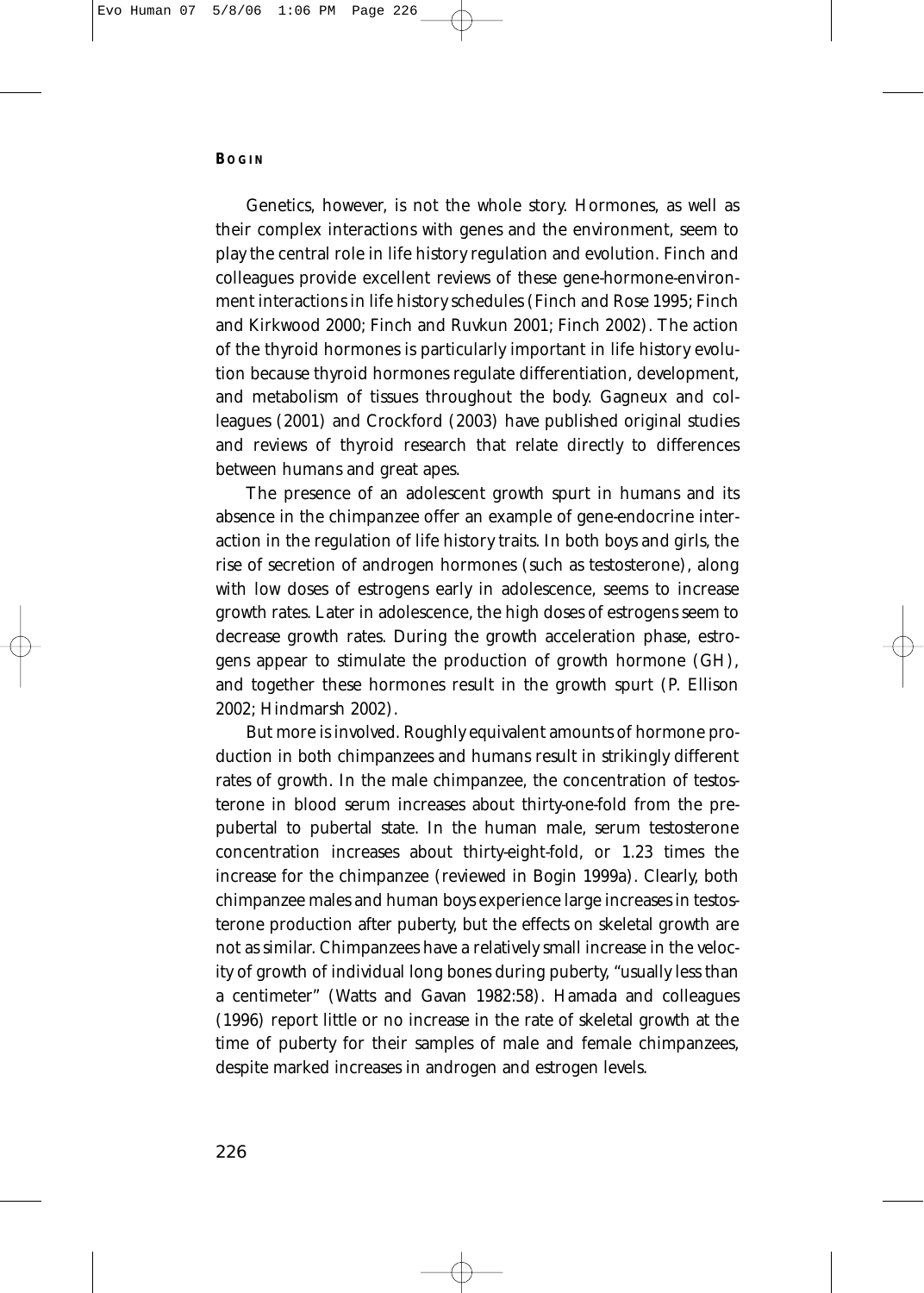#### Evo Human 07 5/8/06 1:06 PM

#### **MODERN HUMAN LIFE HISTORY**

In sharp contrast to the chimpanzee research are the findings for human boys and girls, who show relatively large and easily detectable growth spurts for all the long bones and the vertebrae during adolescence. Cameron, Tanner, and Whitehouse (1982) performed a longitudinal analysis on the growth of individual limb segments in British boys. They found that the peak value in velocity during the adolescent growth spurt ranged between 1.34 cm/year for the forearm and 2.44 cm/year for the tibia. Satake, Kirutka, and Ozaki (1993) report that during human adolescence, peak velocity for sitting height (the length of head, neck, and trunk) equals 7.5 cm/year for Japanese boys and 6.2 cm/year for Japanese girls. These two studies show that growth response of the human skeleton to rising endocrine levels is significantly greater than that of the chimpanzee skeleton.

The skeleton's growth potential is likely to be regulated more by the sensitivity of neuroendocrine receptors and post-receptors (biological tissues) to growth stimuli (hormones) than by the rate or amount of production of the stimuli themselves. The differences in bone sensitivity to hormone levels between nonhuman and human primate growth are probably controlled at the genetic level. Given the overall similarity between humans and chimpanzees in structural genes (the DNA that codes for proteins), the variation in growth control likely lies in the regulatory genes (the noncoding DNA that controls the activity of structural genes). These regulatory genes seem to initiate and terminate each of the distinct periods of growth and control their duration (Davidson 2001). Research into the identification and function of regulatory gene domains, such as homeobox gene families (highly conserved sequences of DNA base pairs found in most eukaryotes), is very active at this time. Recent discoveries of homeobox domains for tooth development and skeletal development in mammals show the importance of interactions among regulatory genes, hormones, and growth (Cobourne and Sharpe 2003; Shibaguchi et al. 2003).

## **TEETH AND LIFE HISTORY**

Long before the discovery of homeobox genes, it was known that the rate of formation of the crown and roots of teeth, as well as their size and shape, is under strong genetic control. The predictability of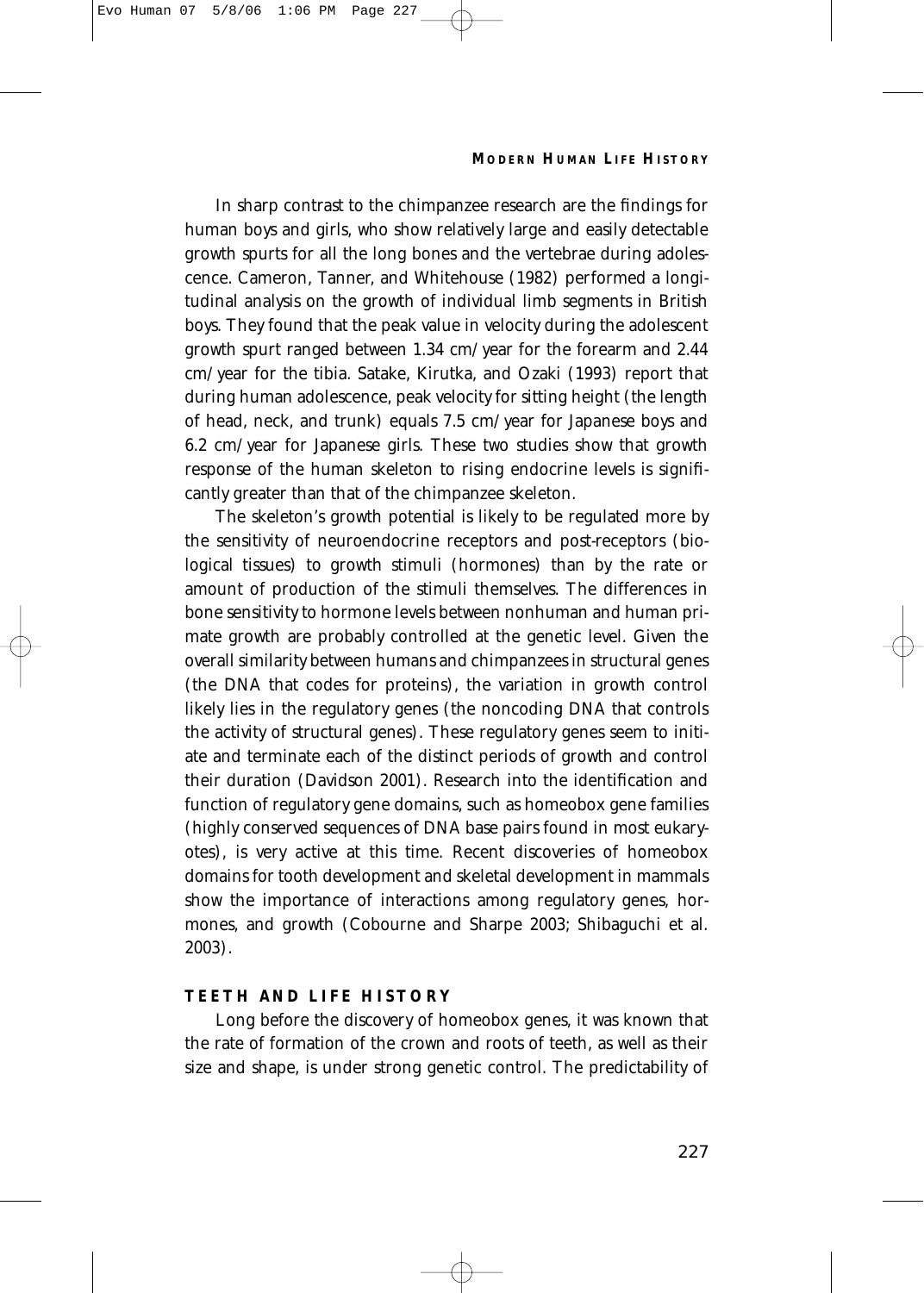tooth formation and morphology, even under widely varying conditions for nutrition and health, attests to this strong genetic control (Demirjian 1986; Sullivan 1986; Hlusko, Weiss, and Mahaney 2002). Because of this, dental development schedules provide good correlates of many life history traits and events, as described for humans earlier in this chapter.

The idea of using dental eruption schedules as life history markers for primates originated with Schultz (1924; see Hawkes, chapter 3, this volume). Smith, Crummett, and Brandt (1994) updated Schultz's work with a review of dental eruption data for forty-six species of primates, representing all families. Primates are mammals, and all mammals have two sets of teeth, the deciduous or "milk" teeth and the permanent teeth. Moreover, all the anthropoid primates (Old World monkeys, the apes, and humans) have the same dental formula (the type and number of teeth). Teeth and their development provide a common basis for comparing all species of anthropoids. Smith, Crummett, and Brandt (1994) found that the first few permanent teeth to erupt provide the most information about life history. These authors reported a correlation coefficient of  $r = 0.72 - 0.92$  for the mean age of first tooth eruption (usually M1) with mean adult body weight (an  $r = 1.0$ ) would be a perfect relationship). The correlation between M1 eruption and mean adult brain weight is even stronger, r = 0.82–0.97. In another paper, B. Smith (1991b) reports that the correlation between M1 eruption and age at weaning is  $r = 0.96$  (not statistically different from r = 1.0) in thirteen species of primates. Chimpanzees and humans are exceptions. Chimpanzees wean a year or more after eruption of M1, and humans wean several years before M1 eruption (see Robson, van Schaik, and Hawkes, chapter 2, this volume).

These dental comparisons reveal the slower rate of life history progression in apes and people. Smith, Crummett, and Brandt (1994) show that in many species of primates, the newborns have one or more deciduous teeth erupted at birth. The great apes and people, however, are usually toothless for at least a month after birth, and the slow rate of human dental development stands apart from that of the apes. Dean (2000:77) states, "All living great apes are dentally mature by about 11 [years of age], irrespective of their body mass." Humans are not dentally mature until 18–21 years of age. Dean points out that the differ-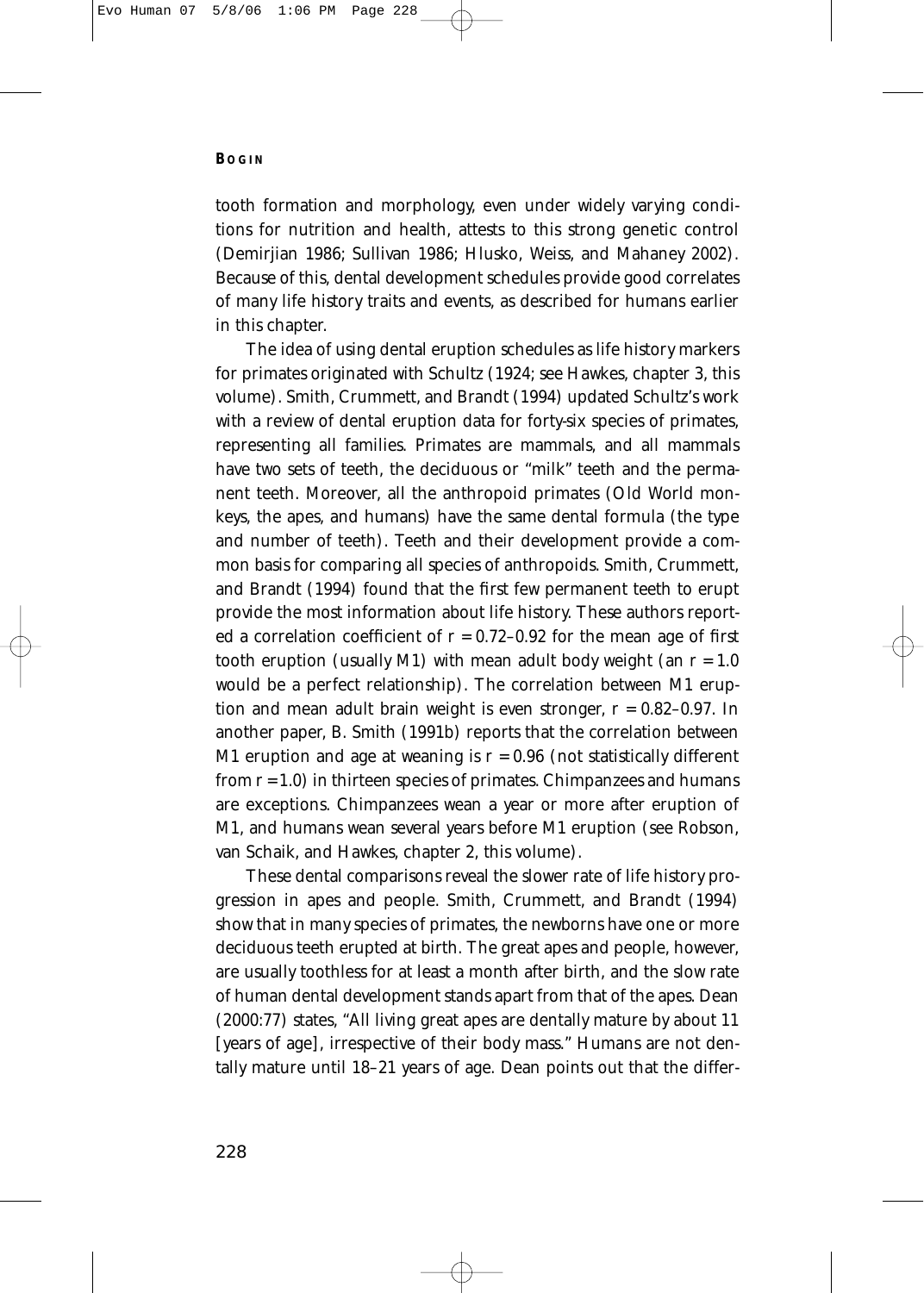ence is due mostly to a faster rate of root formation in the great apes than in humans. Formation of tooth crown enamel takes approximately the same time to form in apes and humans. Dean's point is that the dental evidence, as well as much other evidence from growth and development, shows that the evolution of human life history is derived from a general primate substrate.

Dean's conclusion, as well as my own, is that the regulation of tooth development is what separates living primates. And not just tooth development evolved by a change in gene-hormone regulation, but also most of the major features of primate life history. New fossil evidence and the careful analysis of existing fossil material are shedding much light on patterns of regulation in dental development and human evolution. Dean and colleagues (2001) analyzed tooth enamel growth patterns in thirteen fossil hominins. They found that fossils attributed to the australopithecines and early *Homo* (*H. habilis* and *H. erectus* types) are more similar to living African apes than to modern humans. These authors conclude that "truly modern dental development emerged relatively late in human evolution" (Dean et al. 2001:628). Several lines of evidence indicate that a truly modern human life history is no older than 800,000 BP and may be as young as 100,000 years old (Bermúdez de Castro et al. 1999; Thompson, Krovitz, and Nelson 2003).

# **CONCLUSION**

Evo Human 07 5/8/06 1:06 PM Page 229

*The evolution of human childhood occurred because it provided reproductive advantages to the mother and other mature kin of the child.* I have been emphasizing the importance of this reproductive advantage to the mother since the publication of the first edition of my book *Patterns of Human Growth* (Bogin 1988) and in subsequent publications (Bogin 1990, 1993, 1994, 1997, 1999a, 1999b, 2001, 2002b; Bogin and Smith 1996). Unfortunately, some of my readers believe that I favor learning and brain development as the prime movers in human evolution. For this reason, I emphasize here (in italic) the primary reason for childhood.

As a secondary benefit, the evolution of a childhood life history stage may have been co-opted to allow for greater plasticity in growth and for developing new types of investments in physical and social